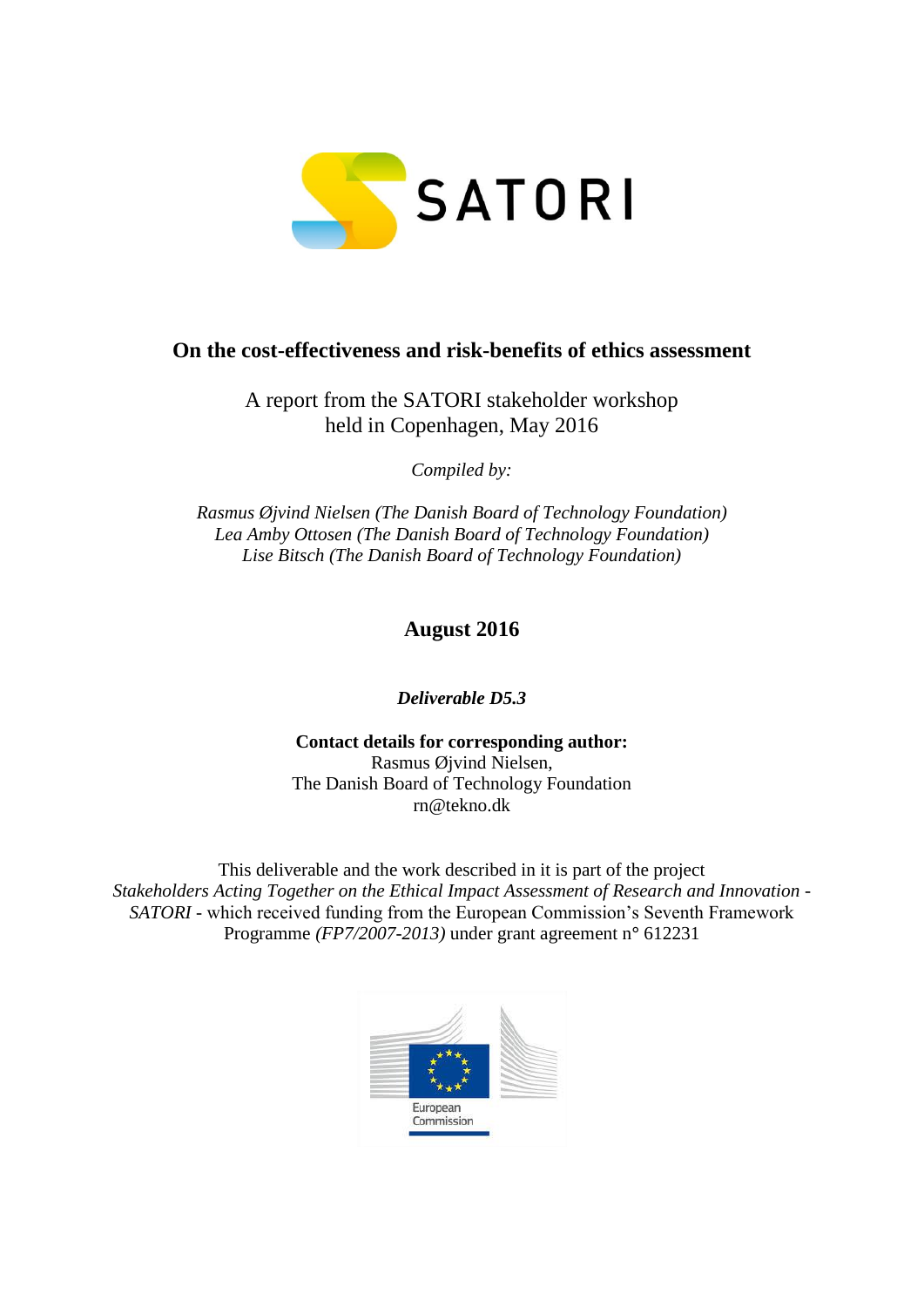

## **Contents**

| $\mathbf{1}$            |  |
|-------------------------|--|
| 1.1                     |  |
| 1.2                     |  |
| 1.3                     |  |
| $\overline{2}$          |  |
| 2.1                     |  |
| 2.2                     |  |
| 2.3                     |  |
| 3                       |  |
| $\overline{\mathbf{4}}$ |  |
| 4.1                     |  |
| 4.2                     |  |
| 4.3                     |  |
|                         |  |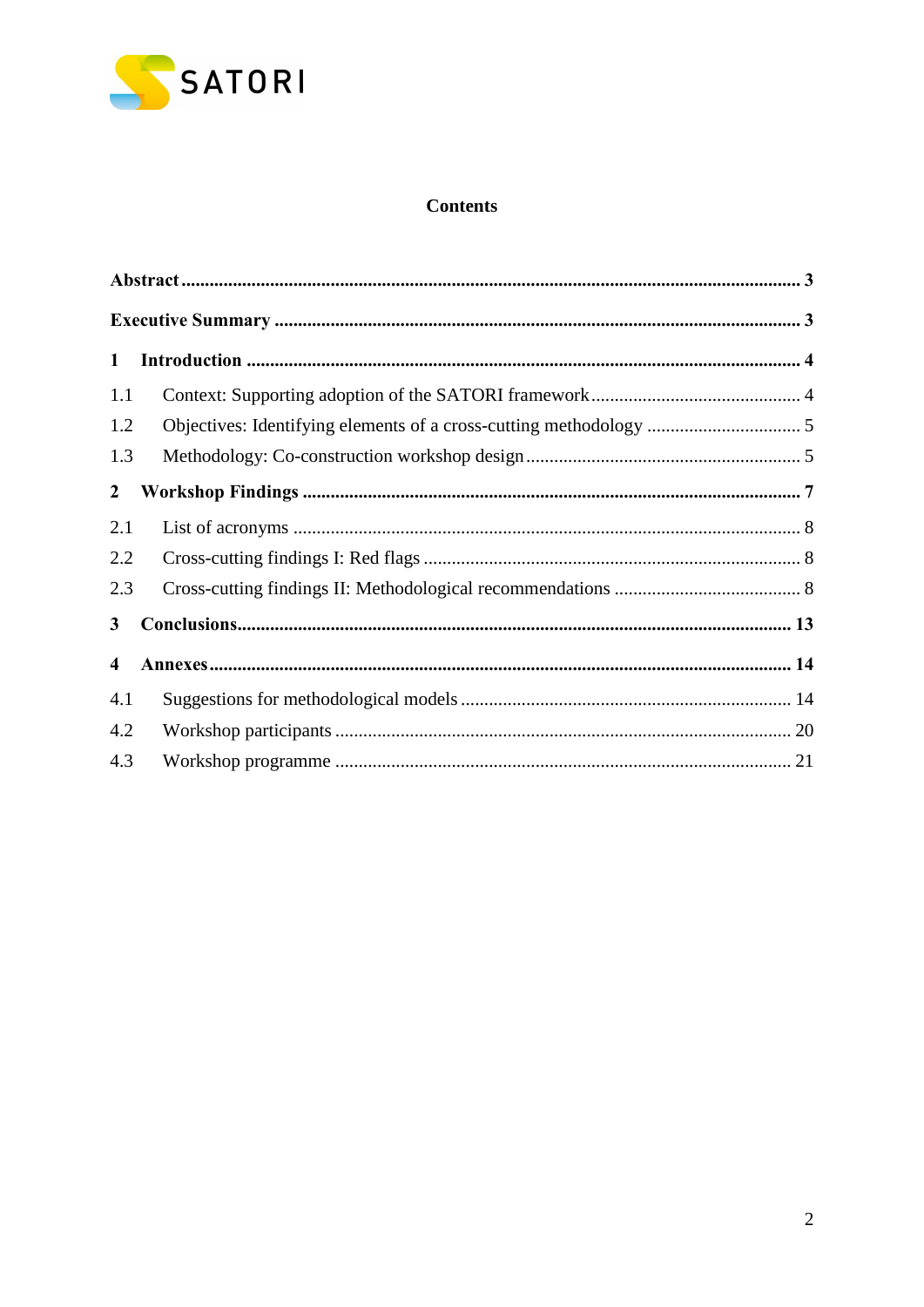

## <span id="page-2-0"></span>**ABSTRACT**

This report conveys recommendations from a co-design expert workshop about how the SATORI project may design a methodology for examining the cost-effectiveness of ethics assessment and for considering the risks and benefits involved in such assessment. The experts warned against the idea that the cost-effectiveness of ethics assessment can be generalised, stressing that only concrete cases with well-established operational goals can meaningfully be subjected to such examination. Instead, experts recommended producing tools to assist the implementation of the SATORI framework for ethics assessment in concrete organizational settings. One such tool could be a typology of relations between cost and effect. Another tool could be a reflective tool enabling considerations of qualitative relations between risk and benefit in the adaptation of the SATORI framework to a concrete setting. The report contains a number of suggestions for dimensions to be taken into account by such tools as well as suggestions for how they might be designed.

#### <span id="page-2-1"></span>**EXECUTIVE SUMMARY**

This report conveys the main findings from an expert workshop concerning ways of examining the cost-effectiveness of ethics assessment of research and innovation along with the risks and benefits pertaining to such assessment.

The overarching goal of the SATORI project is to develop a common European framework of basic principles and joint practical approaches to ethical assessment of research and innovation. The ambition is to create a framework that will be useful to a range of different actors involved in the shaping and performance of research and innovation. The intention of the workshop was to find ways of supporting stakeholders wishing to adopt the SATORI ethics assessment framework by providing ways of demonstrating the cost-effectiveness and/or the positive relationships between risks and benefits of adopting such an approach to ethics assessment.

The participating experts raised three red flags regarding this intention. The experts made it clear that it is impossible – due to the variety of goals and mandates supporting ethics assessment in concrete settings – to make a direct cost-effectiveness comparison between different approaches to ethics assessment. Even seemingly similar approaches can only be subjected to such comparison if it can be established that they have very similar operational goals, which will rarely be the case. On this background, the experts warned against a narrow focus on monetary costs of ethical assessment in itself when the much greater issue has to do with the impacts – positive or negative – of ethical assessment on research and innovation.

The workshop participants suggested developing on the one hand a typology of relations between cost and effect and on the other hand a reflection tool for the consideration of the risks and benefits inherent in concrete choices about the objectives, methods and forms of organization taken in concrete cases of implementation. Beyond the 'sales pitch' situation, such contributions would help organizations wishing to adopt the SATORI assessment framework to make informed decisions about how best to adapt the framework in their concrete setting. A number of suggestions were made for dimensions to be included in these tools.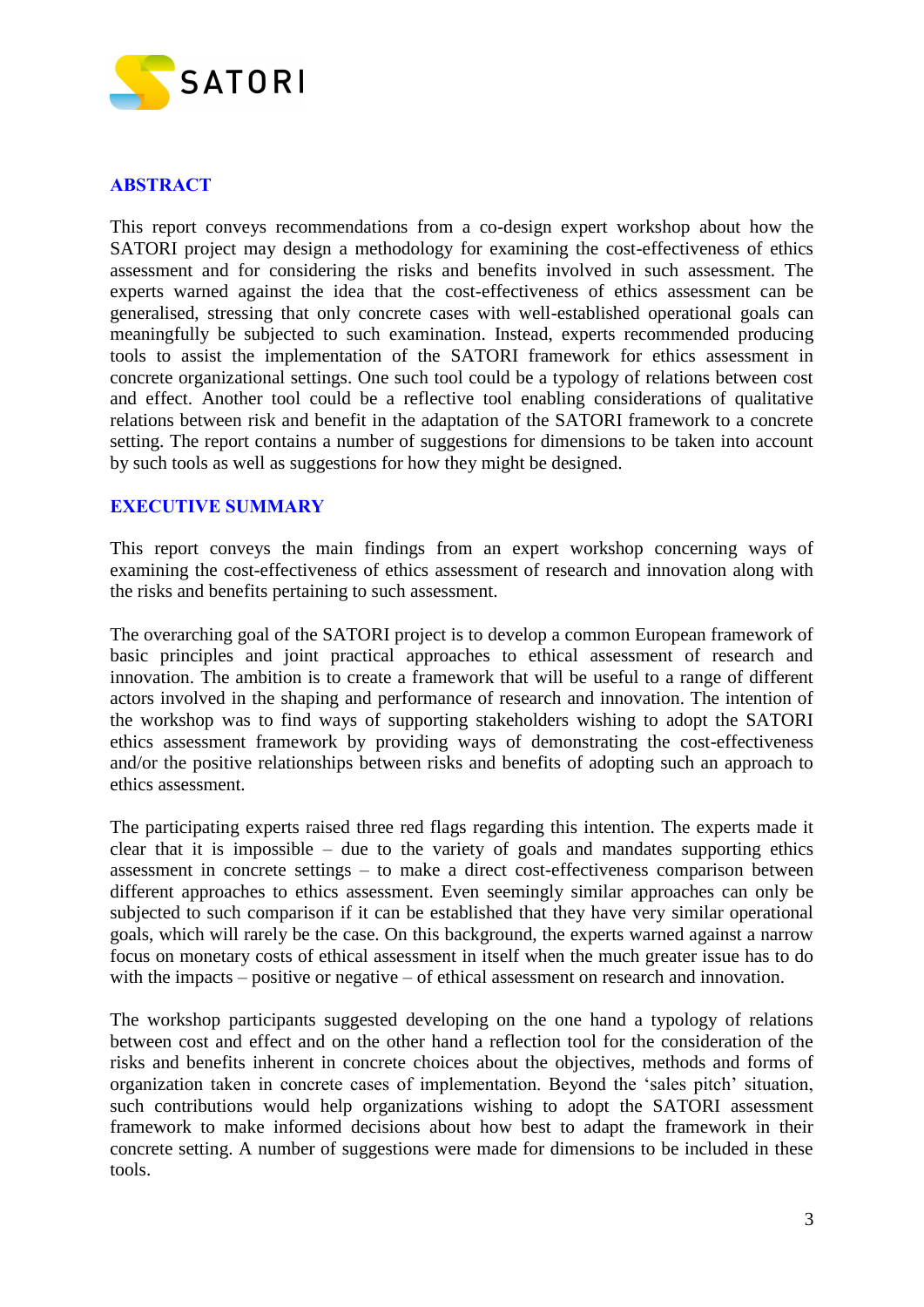

# <span id="page-3-0"></span>**1 INTRODUCTION**

#### <span id="page-3-1"></span>**1.1 CONTEXT: SUPPORTING ADOPTION OF THE SATORI FRAMEWORK**

This report conveys the outcomes of an expert workshop concerning ways to examine the cost-effectiveness of ethics assessment practices as well as the relationship between the risks and benefits of such practices. The workshop was held in Copenhagen in May 2016 in order to contribute to the SATORI project.

The overarching goal of the SATORI project is to develop a common European framework of common basic principles and joint practical approaches to ethical assessment of research and innovation. The ambition is to create a framework that will be useful to a range of different actors involved in the shaping and performance of research and innovation including scientists, regulators, industrial actors, public bodies, research ethics committees in the EU Member States as well as relevant international bodies.

Bearing in mind that research and innovation governance is already populated by a wide range of ethical and social practices regarding the assessment of research and innovation, the motivation of stakeholders to adopt the common framework developed in the SATORI project will be highly reliant on the ability of the project to position the proposed framework vis-à-vis competing approaches. One way of achieving this strategically necessary aim would be to document the cost-effectiveness relative to other assessment approaches of the ethical assessment practices proposed in the framework. A good compliment to this approach could be to provide a set of considerations regarding the broader, more qualitative issues of risks and benefits pertaining to ethics assessment practices. Providing ways of evidencing the costeffectiveness of ethics assessment as well as ways of reflecting on the possible benefits of such assessment in relation to the risks involved would help organizational entrepreneurs interested in promoting the framework in their own organizations in making the case for adopting the SATORI framework. At the same time, adopting a cost-effectiveness perspective on the proposed framework while reflecting on the risk-benefit relations pertaining to it would provide a valuable feed-in to the framework development; by adopting this perspective the SATORI project would be better able to steer development efforts towards realistically applicable proposals by streamlining the cost-effectiveness of the proposed approaches beforehand.

However, evaluating ethical assessment practices from a cost-effectiveness perspective is not customary, and the specific nature of the contribution of ethics assessment to the governance of research and innovation means that off-the-shelf approaches to reflecting on the risks and benefits involved in ethics assessment practices are not likely to gel well with ethics assessors. To achieve the strategic aim of supporting stakeholders interested in adopting the SATORI framework, the project must therefore develop its own methodology for examining the cost-effectiveness of ethics assessment activities and for considering the risks and benefits involved, an approach that would make it possible to streamline the proposed approaches without compromising the ethics assessment quality.

Work package 5 has the purpose of developing such a methodology, i.e. a methodology for:

examining the cost-effectiveness of the ethics assessment of research and innovation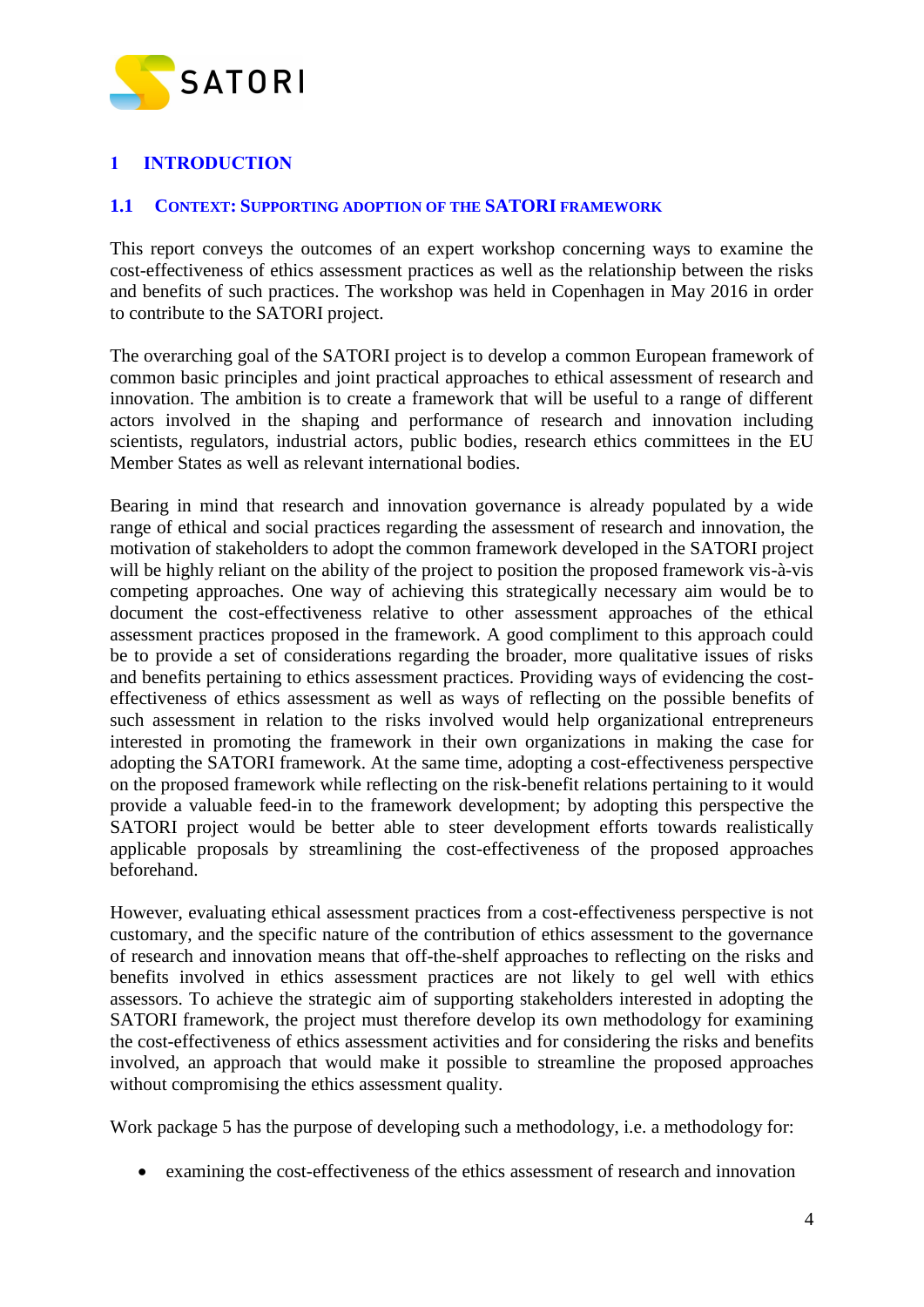

- reflecting on the qualitative relations between the risks and benefit of ethics assessment of research and innovation
- maximizing the cost-effectiveness and benefit-to-risk ratios of ethics assessment of research and innovation without compromising their quality.

The expert workshop reported here (SATORI D5.3) is the first step in the direction of this methodology. Alongside conceptual considerations regarding the challenges of applying costeffectiveness and risk-benefit approaches to ethics assessment (SATORI D5.1), the outcomes of the workshop will feed into a methodology for examining the cost-effectiveness of ethics assessment in research and innovation while also considering the risk-benefits relations (SATORI D5.2).

#### <span id="page-4-0"></span>**1.2 OBJECTIVES: IDENTIFYING ELEMENTS OF A CROSS-CUTTING METHODOLOGY**

The purpose of the expert workshop, the outcomes of which are reported here, is to help guide the SATORI project towards a methodology that will take into account on the one hand the state-of-the-art of cost-effectiveness and risk-benefit analysis and on the other hand the specific areas of sensitivity which ethics assessment presents, areas that challenge generic approaches to cost-effectiveness and risk-benefit analysis.

This purpose translates into the following objectives:

- Gather up to 10 experts that represent different categories of expertise (specifically expertise in cost-effectiveness analysis, risk-benefit analysis, and ethics assessment of research and innovation) as well as different stakeholder categories (research and innovation, industry, research and innovation governance, institutionalized ethics assessments).
- Facilitate a co-constructive process in which these experts, along with the SATORI team, develop recommendations regarding the methodology to be developed in WP5, specifically:
	- o How best to examine the cost-effectiveness of ethics assessment of research and innovation in a way that makes ethics assessment comparable to competing assessment approaches while taking into account the specifically sensitive nature of ethics assessment
	- o How to consider the risks and benefits pertinent to ethics assessment of research and innovation in a way that can help guide quality considerations of ethics assessment practices
	- o How to take on board perspectives of cost-effectiveness and risk-benefit maximization in the development of the SATORI ethics assessment framework.
- Gather results in a format that may inform methodological development towards D5.2.

#### <span id="page-4-1"></span>**1.3 METHODOLOGY: CO-CONSTRUCTION WORKSHOP DESIGN**

The objectives of the workshop present a number of methodological challenges that the workshop design must be able to address.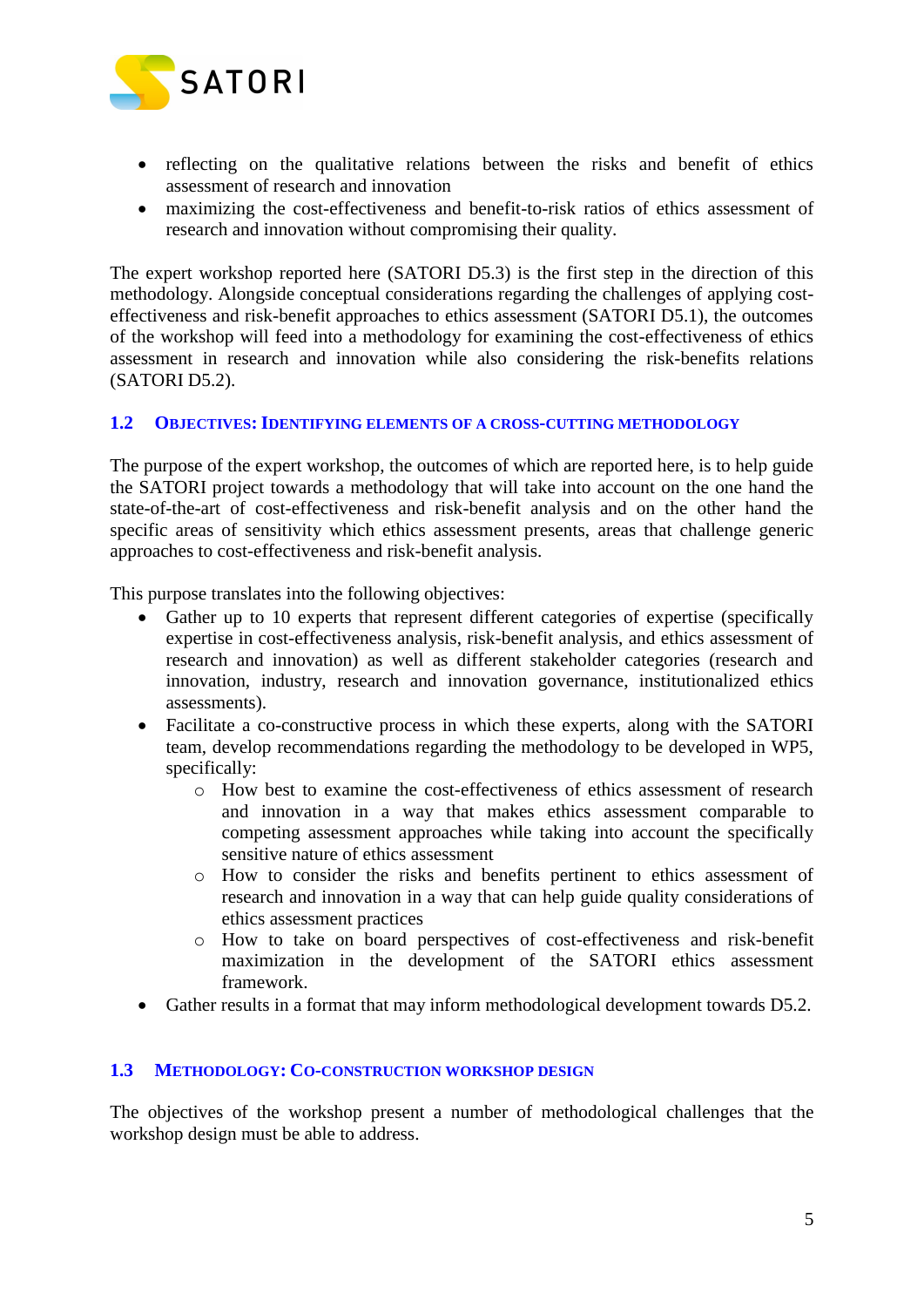

 $\overline{a}$ 

First among these challenges is that the end-goal of the co-productive process is not well defined. The methodology to be developed in WP5 must take into account the specific quality criteria of ethics assessment, but these criteria are not universal. As established in SATORI D1.3, the field of ethics assessment of research and innovation is organizationally diverse, makes use of a range of different principles and practices, and is carried out with a multiplicity of purposes in mind. It is therefore not at all clear beforehand what it means, for example, to adopt a cost-effectiveness perspective on ethics assessment while taking into account the specifically sensitive nature of such assessment.

A number of secondary challenges derive from this first point.

Because the quality criteria of ethics assessment are not clear, this makes it difficult both to compare ethics assessment with other forms of assessment of research and innovation (e.g. technology assessment) and to compare different ethics assessment practices. If different ethics assessment practices do indeed have different purposes and therefore different quality criteria, then the relative 'effectiveness' of each approach cannot be given a commensurate measure and cost cannot be isolated as a variable dependent on assessment practices.

Likewise, because the role that ethics assessment plays in the governance of research and innovation varies greatly between different organizational settings, considerations of the risks and benefits that pertain to such assessment must take into account a wide variety of actors' perspectives. In such considerations, what counts as a benefit for one actor may count as a risk or a cost for another. Such multi-perspective risk-benefit analysis does not lend itself easily to a process-optimization ambition, but rather helps to highlight the political nature of designing processes such as ethics assessment, in which different interests are more or less strongly represented. Such processes of negotiation between different interests may be presumed to have found a kind of settlement in already existing ethics assessment practices. As such, risk-benefit considerations may be meaningful in concrete cases. But with the SATORI ambition of developing a framework applicable across a number of different settings, this process of interest-negotiation will once again have to play out – a process that cannot be subsumed by expert opinion<sup>1</sup> (see e.g. Scrathe and Sheate 2002).

Finally, precisely because the ambition of the SATORI project is to develop a framework that is applicable to the situations of multiple categories of actors involved in research and innovation, the purpose and quality criteria to be met by the framework is difficult to narrow down. Consequently, the adoption of mechanisms for streamlining the cost-effectiveness of the proposed framework beforehand, while also taking into account considerations about the risks and benefits pertaining to the framework, is not a narrowly defined objective.

To address these challenges the workshop design sought to facilitate the identification of universally applicable methodological elements through the development and comparison of different case-based suggestions for how to apply cost-effectiveness analysis to ethics assessment and how to consider the risks and benefits pertaining to such assessment.

<sup>&</sup>lt;sup>1</sup> See e.g. Scrase, J. Ivan, and William R. Sheate. "Integration and integrated approaches to assessment: what do they mean for the environment?." *Journal of environmental policy and planning* 4, no. 4 (2002): 275-294.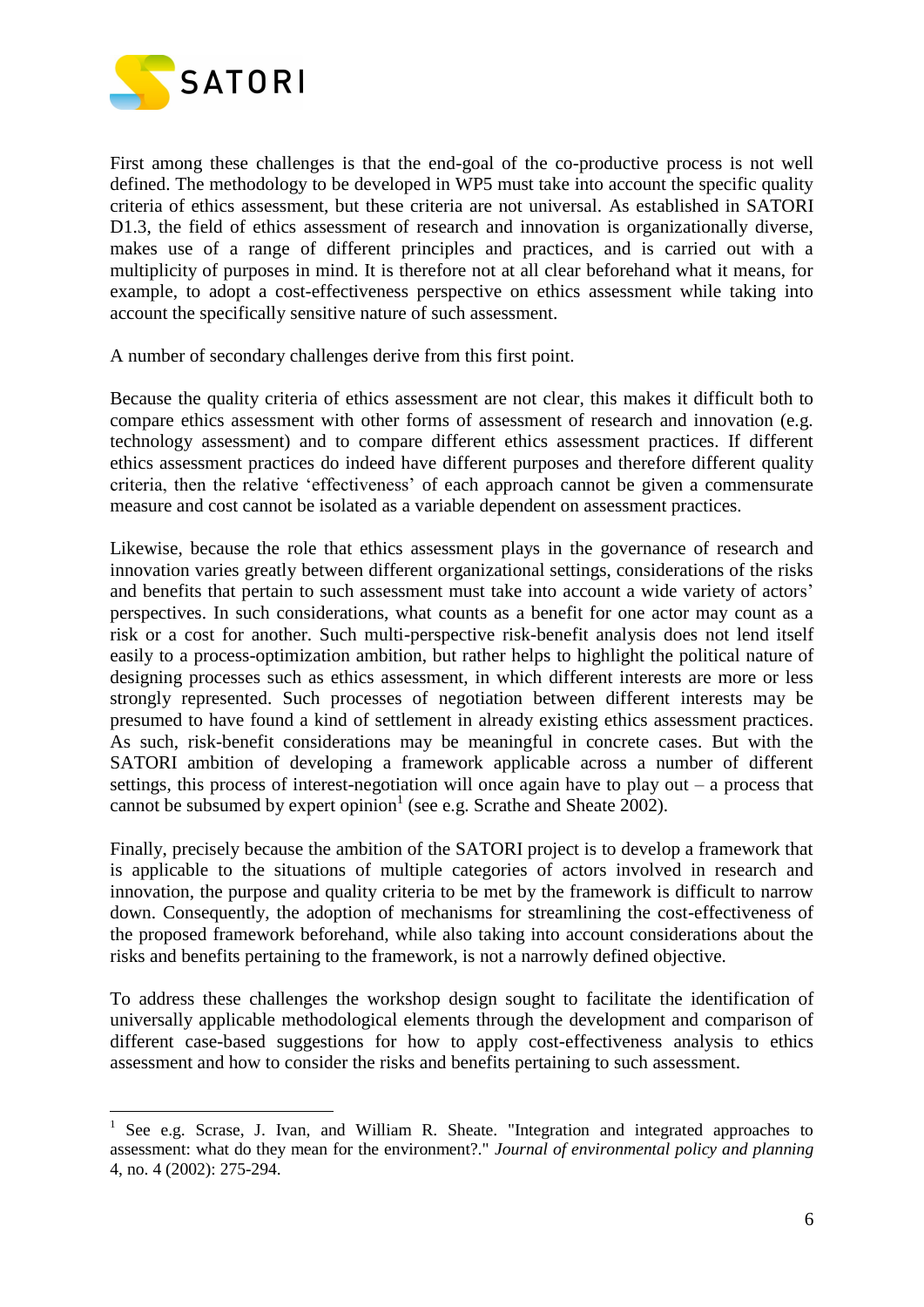

The workshop was designed around three methodological steps:

- Group discussions of cost-effectiveness, risk and benefits in relation to concrete cases
- Facilitated cross-pollination of groups
- Plenary discussions to identify cross-case methodological elements

Concretely, the workshop design grouped participants around ethics assessment in specific organizational settings. Taking as their starting point the case studies of such different settings developed in connection with SATORI D1.1, six groups were formed, each of which would focus on ethics assessment in: *research funding organizations, science academies, research ethics committees, national ethics committees, EU governmental level ethics reviews,* and *ethics assessment in industry*. The groups and cases were given to the participants in advance. At each table a member from WP5 were placed with the purpose of taking notes and gathering all the threads during the discussions.

The workshop was divided into two days based on the two basic themes:

- Day 1) Cost-effectiveness of Ethical Assessment
- Day 2) Risk-benefit of Ethical Assessment.

In the first sessions of each day the participants discussed the fundamental problems of adopting a cost-effectiveness perspective (day 1) and a risk-benefit perspective (day 2) on ethics assessment of research and innovation.

In the second session of each day, selected participants were moved from one group to another to facilitate cross-pollination between the reflections in each group. The crosspollination method was used several times during the workshop. Only the members from WP5 were seated with the same case throughout the workshop.

Both workshop days ended with a plenary session – referred to as a cross-case conclusion session. This session was intended to extract elements of a cross-cutting methodology by collecting methodological ideas that, while having derived from a specific case, would nevertheless seem to be more generally applicable across the cases. On the second day, each group was asked to prepare a rough sketch of a methodological approach for examining the cost-effectiveness of ethics assessment in their particular case and for considering and taking into account the risks and benefits of such assessment. As a final part of the plenary session, experts were also asked to give individual feedback to the project as a whole.

Through this approach, the discussion of cost-effectiveness and risk-benefit perspectives on ethics assessment of research and innovation were bound to concrete cases while the identification of cross-case methodological elements were facilitated. The outcomes should thus serve the purpose well of guiding the development of a cost-effectiveness and riskbenefit methodology applicable to the SATORI framework as well as ethics assessment more broadly.

## <span id="page-6-0"></span>**2 WORKSHOP FINDINGS**

The following section is based on discussions and statements from the workshop. This is an attempt to compare the results that the participants reached during the workshop and to separate the parts that prove to be interesting in terms of developing a methodology.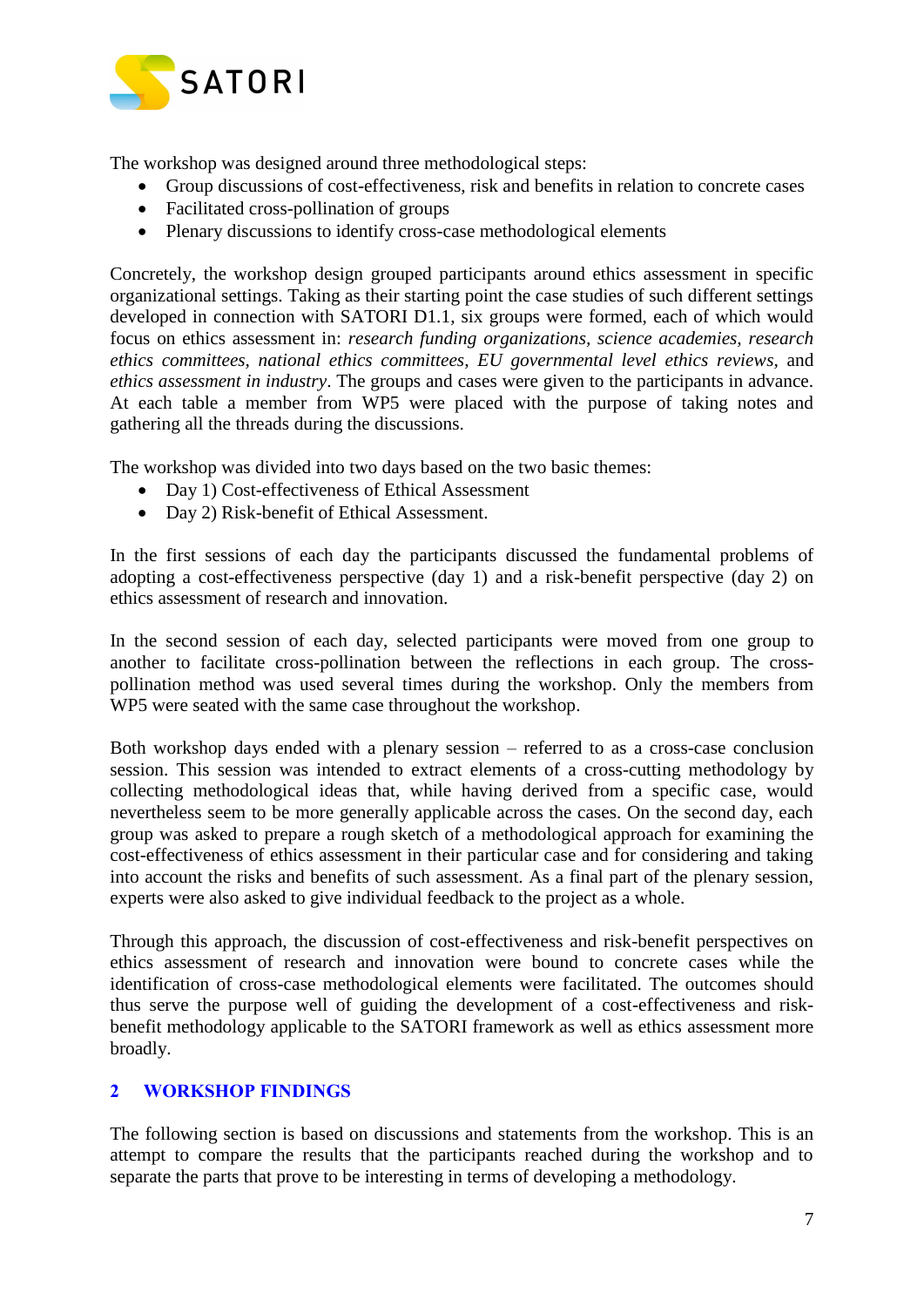

#### <span id="page-7-0"></span>**2.1 LIST OF ACRONYMS**

EAU: Ethical Assessment Unit CEA: Cost-effectiveness Analysis RBA: Risk Benefit Analysis EA: Ethical Assessment CE: Cost-effectiveness RB: Risk Benefit R&I: Research and innovation

#### <span id="page-7-1"></span>**2.2 CROSS-CUTTING FINDINGS I: RED FLAGS**

At various points during the workshop, the participating experts generally agreed on the following 'red flags' regarding the assumptions and ambitions underlying SATORI Work Package 5. Some of these reiterate the reflections underlying the workshop design (see 1.3 above) while others were new to the SATORI consortium and therefore highly valuable to the WP5 process going forward. These red flags serve as reservations to be taken into account when making use of the cross-cutting methodological recommendations below.

Red flags include:

- *It is impossible to make direct comparisons of the cost-effectiveness of different forms of ethical assessment due their differences in terms of goals, mandates, and impacts.*
- *Even superficially identical assessment approaches may have very different effectiveness parameters and thus cannot be compared in terms of monetary costs*
- *Adopting a cost-effectiveness perspective on ethics assessment should not lead to a narrow focus on operational costs. It is important also to include considerations of the effects – positive and negative – of the assessment on research and innovation as well as effects of the research and innovation on society more broadly. The costeffectiveness perspective thus should not be divorced from a broader risk-benefit perspective.*

#### <span id="page-7-2"></span>**2.3 CROSS-CUTTING FINDINGS II: METHODOLOGICAL RECOMMENDATIONS**

Based on the data gathered at the workshop, the following cross-cutting recommendations regarding a methodology for examining costs-effectiveness of ethics assessment and considering the risks and benefits of such assessments may be deduced. These cross-cutting recommendations as they are formulated here are the result of the SATORI group's readings of the diverse recommendations made by the different workshop groups on the basis of their individual cases. While these recommendations directly reflect the suggestions made by workshop participants, they have not been consolidated as 'cross-cutting' by the participants.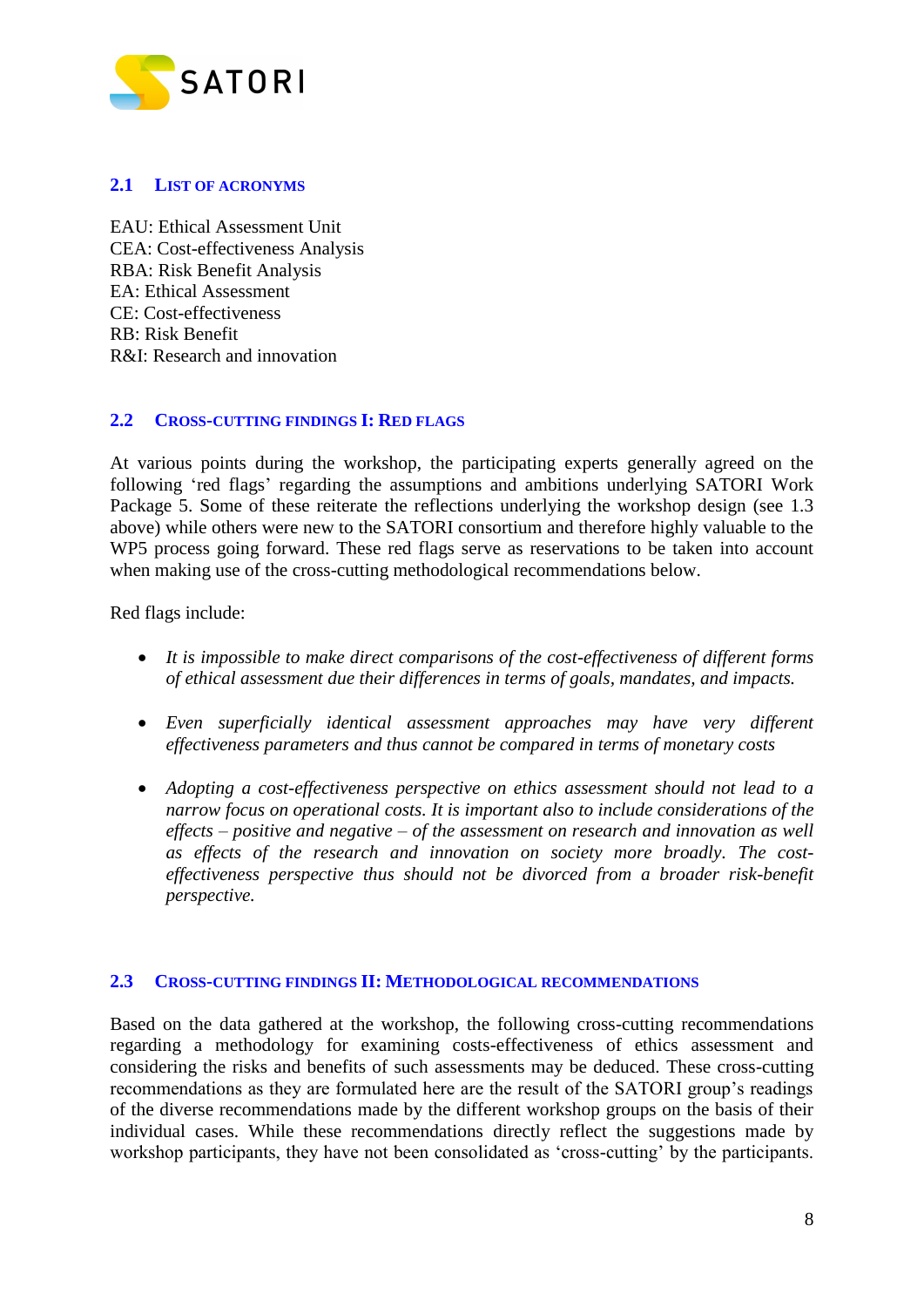

In this regard they reflect the understanding of the SATORI group of the discussions at the workshop.

#### **Recommendation 1: Create a typology of relations between costs and effects of ethics assessment to establish comparability between approaches with similar objectives**

As flagged above, it is impossible to make direct comparisons of the cost-effectiveness of different approaches to ethics assessment in general because of their different goals, mandates and desired impacts/effects. To establish comparability, it is therefore necessary to create a typology of relations between costs and desired effects to allow stakeholders to compare different ways of achieving precisely the same desired effect.

Such a typology should not only be a tool for examining the cost-effectiveness of different approaches to ethics assessment. Rather, it should allow for the examination of the costeffectiveness of different ways of achieving certain desired effects, whether these ways include ethics assessment or not. Such a tool would help to open up the 'black box' of ethics assessment and place it in direct competition with other governance tools and ideas while at the same time clarifying the unique contributions of ethics assessment.

Such a typology will include 'primary' and 'secondary' effects of ethics assessment as well as different categories of cost. The cost-effectiveness perspective seems most fruitful when it comes to the relationship between secondary effects and costs, as we shall explain.

Primary effects of ethics assessment include the identification of potential ethical breaches built in to the activities being assessed. Whether such assessment achieves the primary desired effect of identifying ethical problems is reliant on the elusive 'quality' of the assessment, i.e. the reliability of the assessment in terms of subsequent decision-making. More likely than not, it will prove impossible to establish a direct relationship between cost and quality. Rather, quality and reliability would likely have to be treated as matters of risk and benefit. For instance, the reliability of an ethics assessment is generally understood to be more trustworthy the more independence is granted to the assessor, but at the same time greater independence comes with the risk of lack of insight in the subject matter of the phenomenon to be assessed. Different forms of organization thus imply different risks and benefits that pertain uniquely to ethics assessment, which cannot be meaningfully captured in a simple cost-effectiveness calculus.

Secondary effects may include:

- *implementation*/*enforcement* of ethically motivated action recommendations
- *changing of social perceptions* regarding the ethical acceptability of research and innovation
- *raising of ethical awareness* in general
- *social shaping of research and innovation* beyond the concrete project assessed.

Cost categories may include:

• Operational costs (personnel and overhead) of the ethics assessor(s)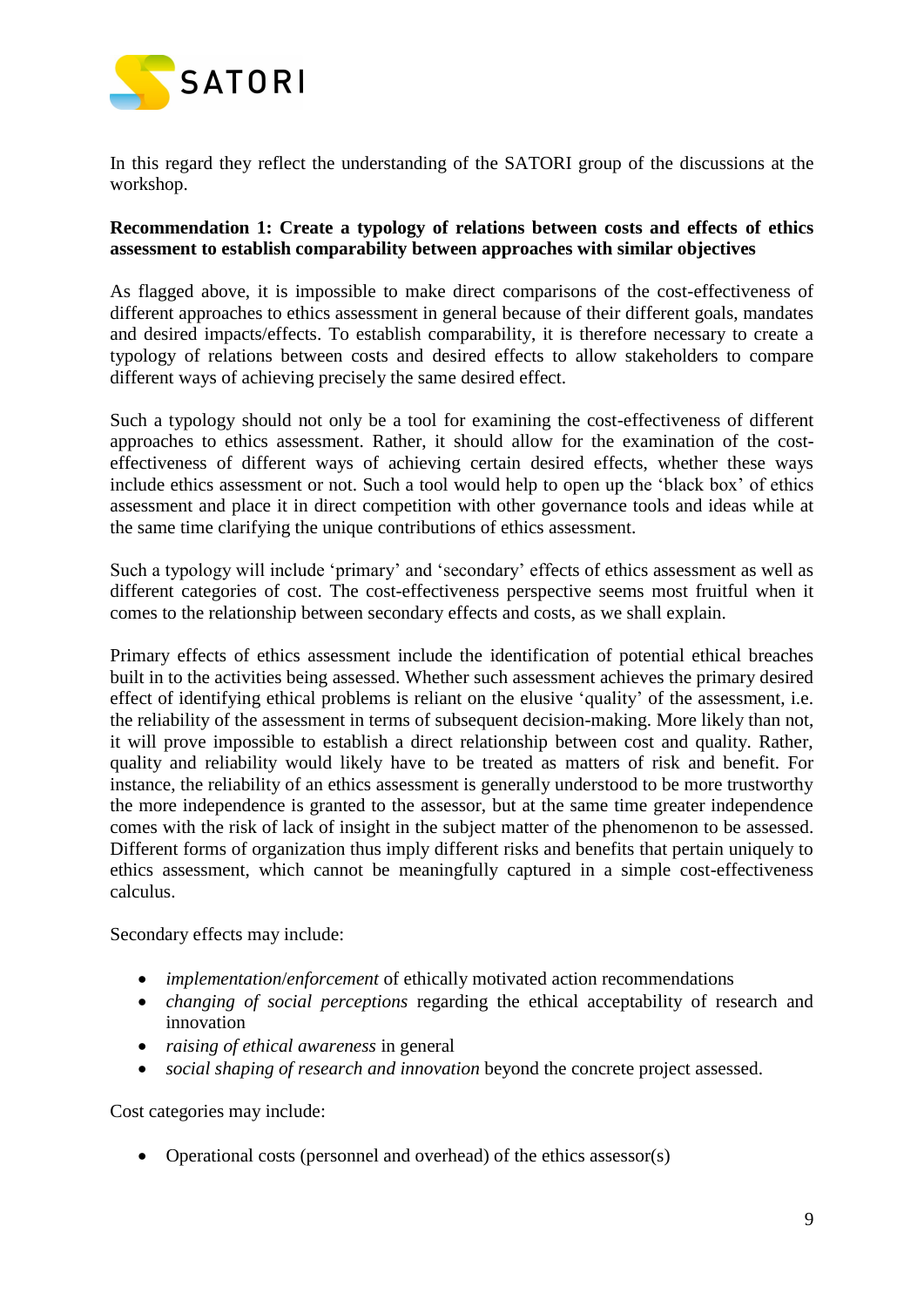

- Implementation costs incurred by research and innovation actors when complying to action recommendations
- Monitoring costs incurred either by research and innovation actors or by external governance actors
- Losses from missed opportunities in research and innovation

A typology of relations between such secondary effects and costs would ideally be established empirically. However, the notes from the workshop and the expertise gathered in the SATORI consortium ought to be enough to establish a set of *a priori* assumptions about such relationships. Providing such a typology would help greatly in structuring the 'sales pitch' of actors attempting to adopt and adapt the SATORI framework for ethics assessment in a concrete context.

#### **Recommendation 2: Create a reflection tool to help adopters take into account risk and benefits of different objectives, methods, and modes of organization of ethics assessment**

The SATORI ambition of developing a common European framework for ethics assessment implies a level of generality, which will leave much work to be done to adapt the framework to concrete organizational settings. For this reason and others the SATORI project cannot meaningfully attempt to balance out risks and benefits in the construction of the framework itself. Rather, Work Package 5 should provide some tool to help adopters consider the risks and benefits of pursuing different objectives as well as making use of different methods and modes of organization when adopting and adapting the SATORI framework for ethics assessment in a concrete context.

Dimensions of risk and benefit to be taken into account by such a reflection tool may include:

- OBJECTIVES
	- o Is the objective to establish precaution or ex-post accountability?
		- **Precaution promises to prevent damage, but risks hindering useful** innovation.
		- Ex-post accountability promises to allow free exploration, while it risks creating a litigious culture.
	- o Is the objective to guide or to control researchers and innovators?
		- Guidance promises to allow flexible and efficient self-governance, while it risks non-implementation of action recommendations.
		- Control promises securing implementation, but risks stifling creativity.
	- o Is the objective to achieve social steering of research and innovation (strong ambition) or to raise awareness of ethical issues in research and innovation (soft ambition)?
		- A strong ambition promises to deliver ethically acceptable research results, but risks creating opposition to ethics assessment from researchers and innovators.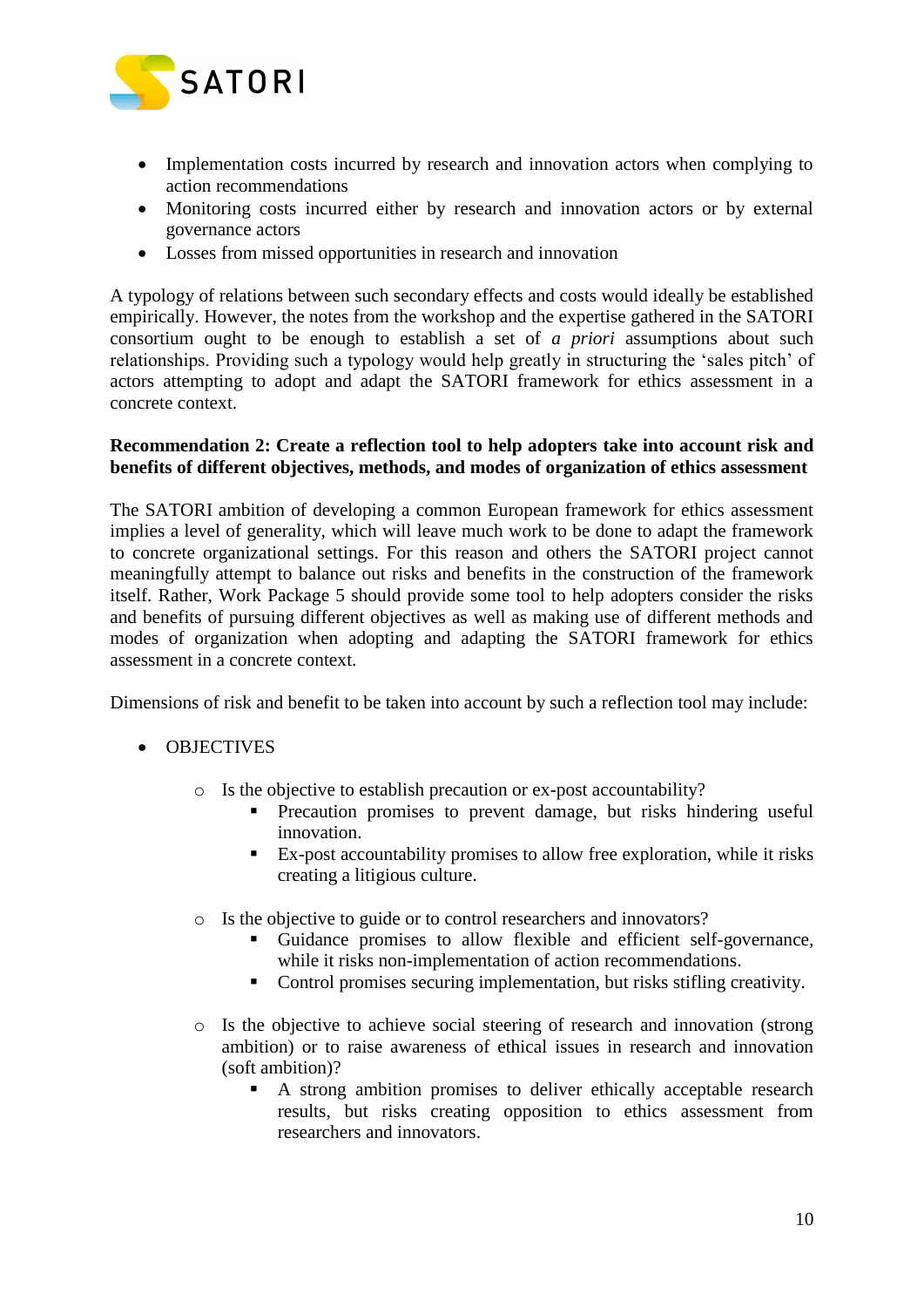

- A soft ambition promises to facilitate a more open debate on ethical issues in research and innovation, but risks letting unethical research and innovation off the hook.
- METHODS
	- o Is the assessment of a reflexively adapted or universal 'check-box' kind?
		- Reflexive adaptation of methods promises to result in more reliable identification of ethical problems, but risks the assessment becoming unreproducible by other assessors.
		- Check-box assessments promise to deliver reproducible and comparable results, but risks missing novel ethical dimensions specific to new forms of research and innovation.
	- o Is the assessment performed by an expert group, a group of lay people, or the group of researches/innovators themselves?
		- Expert assessment promises a high degree of reliability and sophistication in the identification of ethical problems related to research and innovation, but risks on the one hand missing the depth of the research and innovation phenomena in question and on the other hand may introduce elite biases regarding, for instance, social distributions of the risks and benefits of the research and innovation.
		- Assessment by lay people promises to gauge citizens' perceptions of 'red lines' that research and innovation should not cross and to do so more dependably than expert assessments, but it risks missing the nuances of ethical reflection that expert assessors are trained to discern.
		- Self-assessment by researchers and innovators promises to deliver ethical assessments that are informed by the deepest possible understanding of the content of the research and innovation to be performed, but risks being biased towards a positive outcome due to the conflict of interest inherent in self-assessment.

#### • ORGANIZATION

- o Is the assessment performed inside or outside the organization where recommendations for actions are to be implemented?
	- In-house assessment promises to deliver highly relevant assessments, but risks introducing positive bias.
	- Outside assessments promises to deliver higher reliability in the individual assessment, but risks stripping the organization of ethical awareness and competencies for navigating ethical issues
- o Is the assessment group organized on a permanent basis or in a more ad-hoc, network based manner?
	- Permanent organizational membership promises to build up expertise and efficiency, but risks giving rise to group-think and organizational goal-seeking.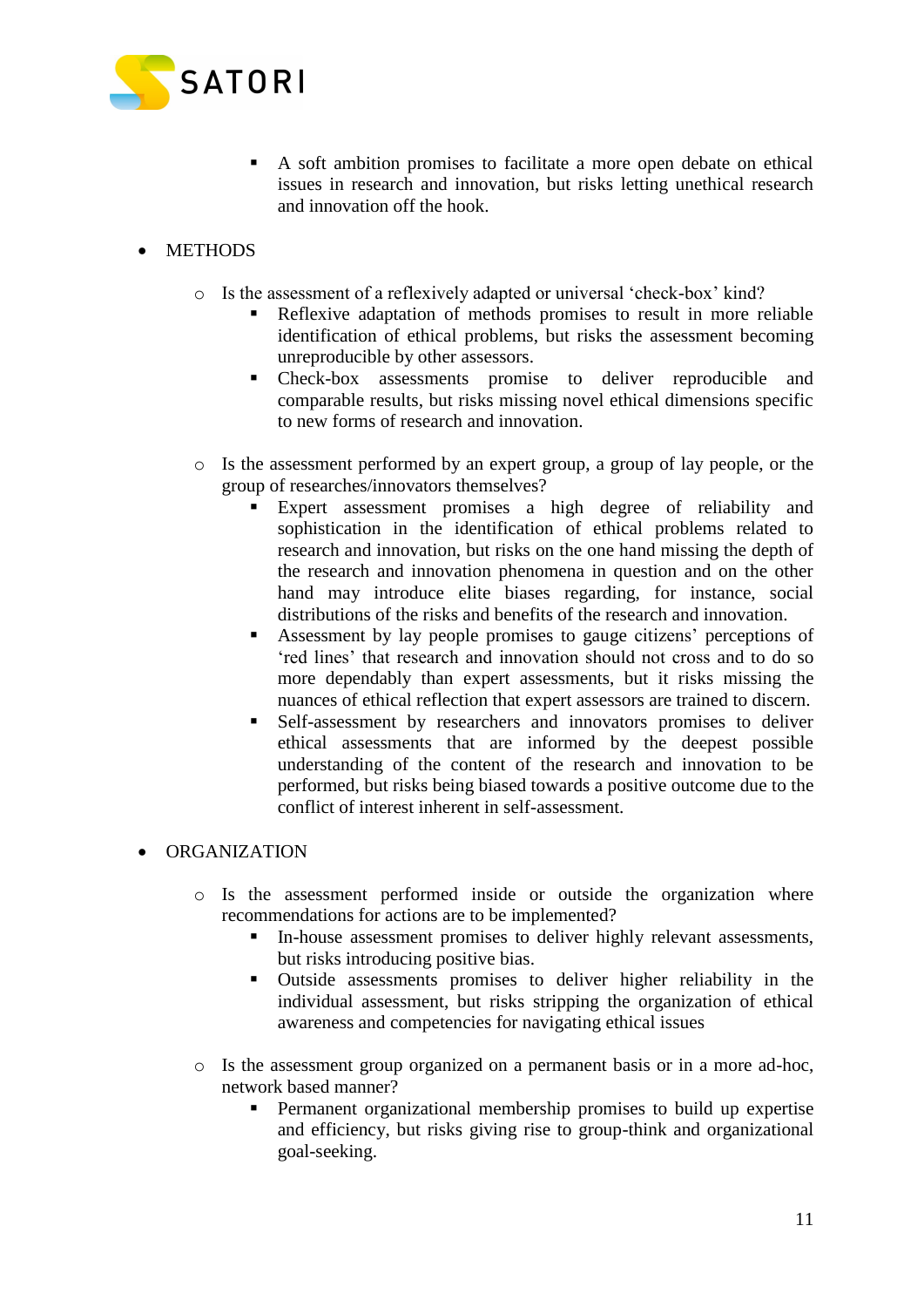

 An ad-hoc network-based organization promises to deliver flexibility and adaptability, but risks being unable to muster the necessary resources and to be influenced by powerful actors.

These are only some of the possible interconnections between risk and benefit that a tool for reflection might take on board. Further issues are mentioned in the notes from the workshop (see annex 3 and 4) where suggestions are also made for how to structure them in some form of reflexive tool (e.g. annex 4, group 1 and 2).

#### **Recommendation 3: Take organizational and territorial embeddedness seriously when considering costs, risks, effects and benefits of ethics assessment**

While the ambition to create a common European framework for ethics assessment of research and innovation was generally viewed as commendable by participants, the idea that any one framework could be universally applicable to all manners of cases was generally rejected. Whatever form the SATORI framework will take, its application in concrete organizations will be subject to organizational strategies, goals and mandates as well as territorially specific legislative frameworks and regulations.

Against this background, the above recommendations should be viewed not only as a 'sales tool' to assist organizational entrepreneurs interested in adopting the SATORI framework, but also more seriously as a tool to help design meaningful strategies for implementation of the SATORI framework in a concrete context. Helping adopters to reflect on the risks and benefits inherent in different choices made in the course of implementation could guide the process of adapting the framework to an organizationally and territorially specific situation.

As regards the self-application of these considerations by the SATORI project on the framework, the implied warning seems to be one that is in line with the considerations that went before the workshop, namely that SATORI should not attempt to preempt the processes of negotiation that arise between different interests over how to implement ethics assessment. Instead, SATORI should remain neutral between different approaches as appropriate in individual settings.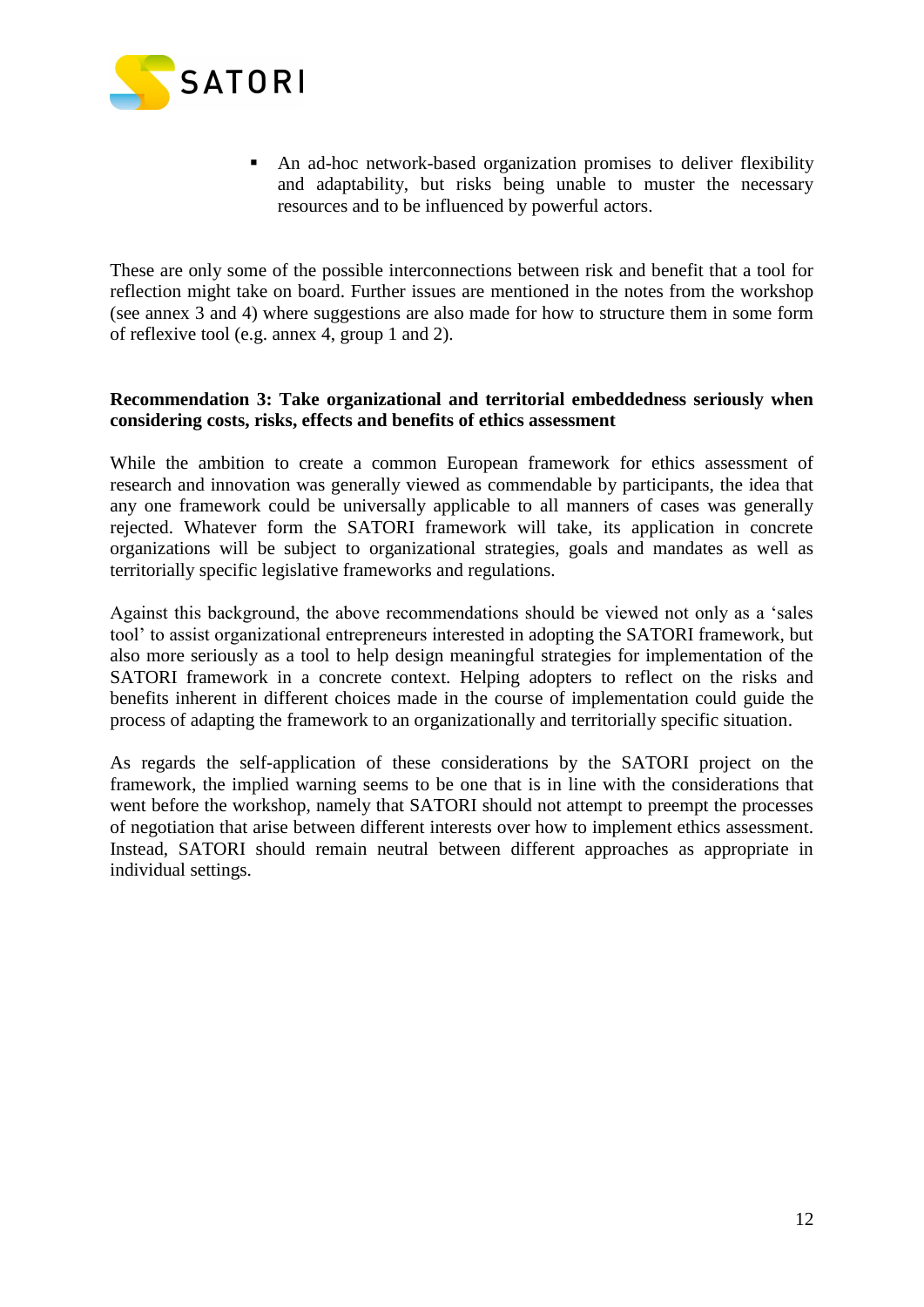

# <span id="page-12-0"></span>**3 CONCLUSIONS**

This report has conveyed the main findings of the expert workshop on the cost-effectiveness of ethics assessment of research and innovation and the risks and benefits involved in such assessment.

The main conclusions to take forward on the basis of these findings are:

- It is not possible to compare the cost-effectiveness of different approaches to ethics assessment of research and innovation at a general level. Only when concrete objectives have been established in a concrete setting can such comparisons be developed, and here ethics assessment will be in competition with other approaches as well.
- It should be possible, however, to establish a typology of relations between multiple dimensions of cost and effect associated with ethics assessment on the basis of already existing practices. The report has highlighted some of the contributions from the workshop towards such a typology.
- It should likewise be possible to create a tool useful for reflection concerning the balancing of risks and benefits that go with the choices made in the implementation of SATORI framework in a concrete context.
- Both of these suggested tools would help SATORI adopters become efficient SATORI adapters and would thus help establish the relevance and longevity of the efforts made in the SATORI project.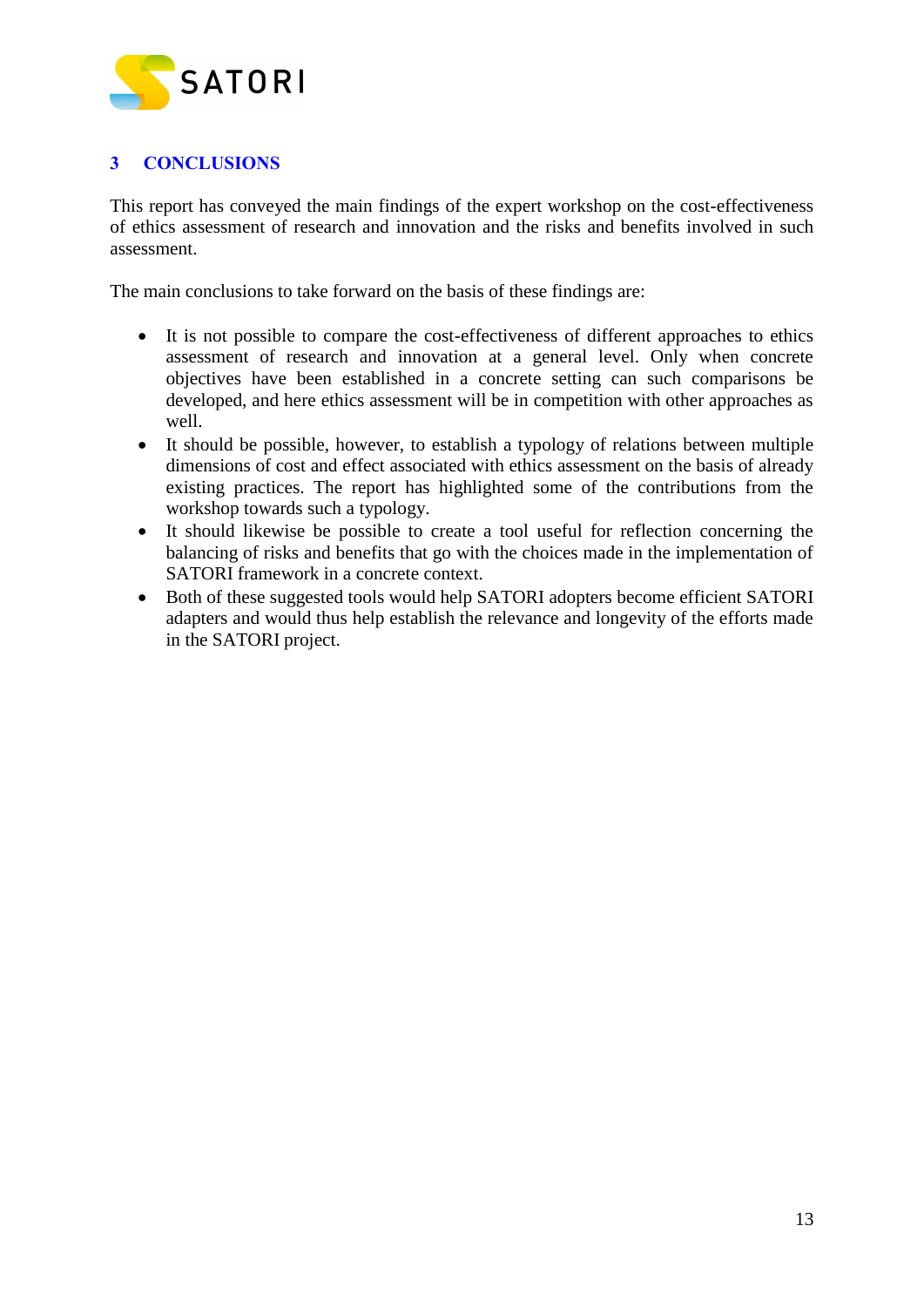

# <span id="page-13-0"></span>**4 ANNEXES**

#### <span id="page-13-1"></span>**4.1 SUGGESTIONS FOR METHODOLOGICAL MODELS**

## GROUP 1 – RESEARCH FUNDING ORGANISATIONS



| No assessment in RFO                               |                                                    |
|----------------------------------------------------|----------------------------------------------------|
| <b>Risk</b>                                        | <b>Benefits</b>                                    |
| You accept decisions by organizations that could   | Avoid the buy in effect (accept controversial      |
| have in organization conflicts                     | research because if fits with their agenda)        |
| Scepticism from the donors and industry if they    | Reduce costs                                       |
| fund very innovative research without assessment   |                                                    |
| Trustworthiness of the external ethics assessment  | Knowledge transfer from one king of project to     |
|                                                    | the other (for the external evaluator)             |
| Assessment in RFO                                  |                                                    |
| Risk                                               | <b>Benefits</b>                                    |
| Lack of transparency                               | Domain expertise                                   |
| Lack of formalization                              | Control                                            |
| If you have a high threshold, the researchers will | Promotion of your own values                       |
| go shopping in other funding organization          |                                                    |
| You could lose highly innovative research          | <b>Education of researchers</b>                    |
|                                                    | Better capacity to set the research agenda for the |
|                                                    | future                                             |
|                                                    | Knowledge transfer among your projects if you      |
|                                                    | do it internally                                   |

14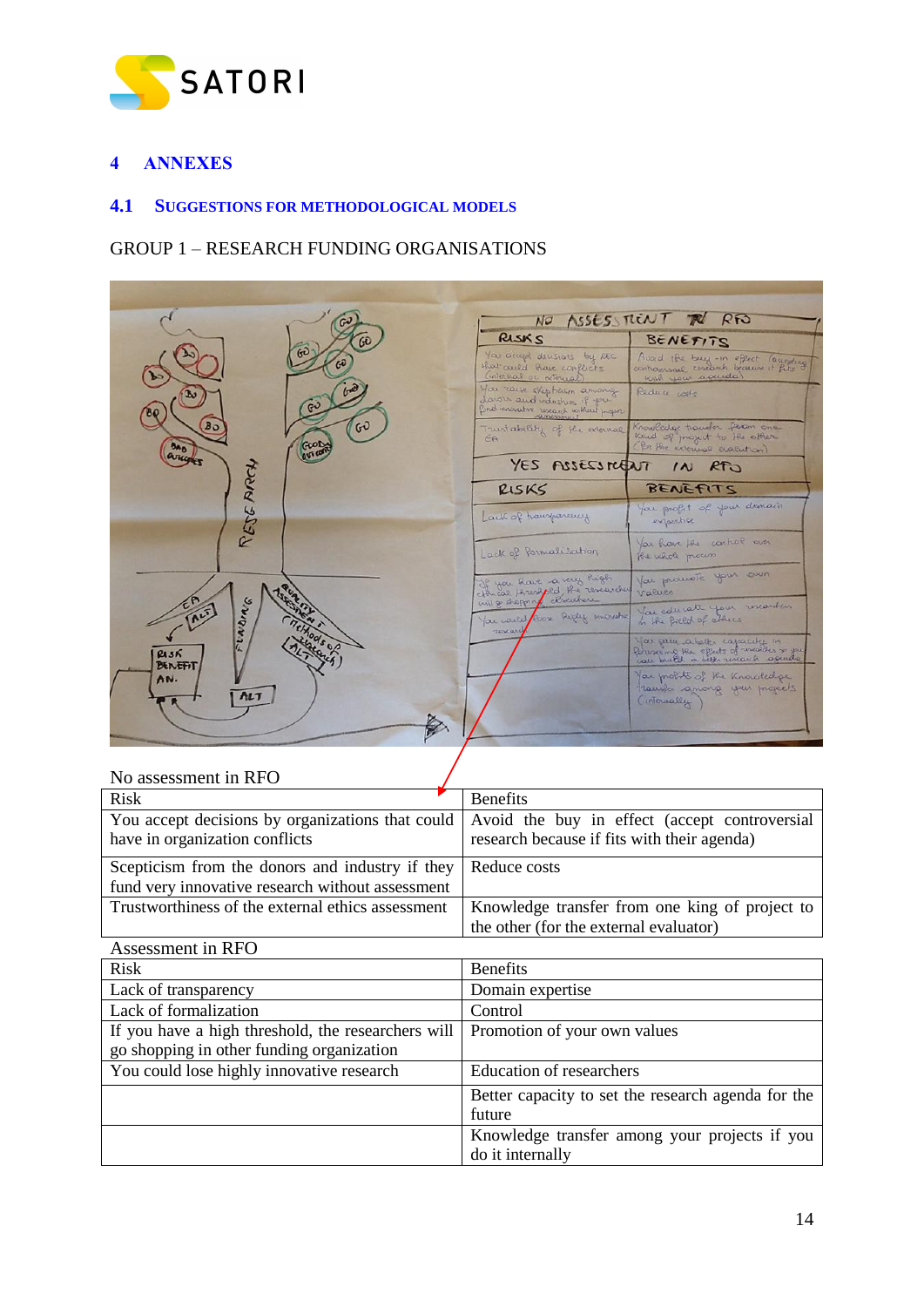

# GROUP 2 – SCIENCE ACADEMIES



|                 | Production           | Implementation         | Goals               | Acceptance          |
|-----------------|----------------------|------------------------|---------------------|---------------------|
| Risk            | Blind spots          | Not implemented        | Not achieved        | Trust in research   |
|                 | touch<br>with<br>Out | Fit for purpose        | Restricting         | Innovation<br>not   |
|                 | realities            |                        | innovative          | used                |
|                 | Too general          |                        | research            |                     |
| <b>Benefits</b> | Expertise            | Increased<br>awareness | Ethical research    | Initiate discussion |
|                 | Representative       | of ethical principles  | Efficiency          | (educational        |
|                 | position,<br>common  | and issues             | research            | awareness           |
|                 | voice                |                        | illegal<br>Avoiding | Participatory       |
|                 |                      |                        | conflicts           | processes)          |
|                 |                      |                        |                     | Increased trust in  |
|                 |                      |                        |                     | science             |
|                 |                      |                        |                     | More funding        |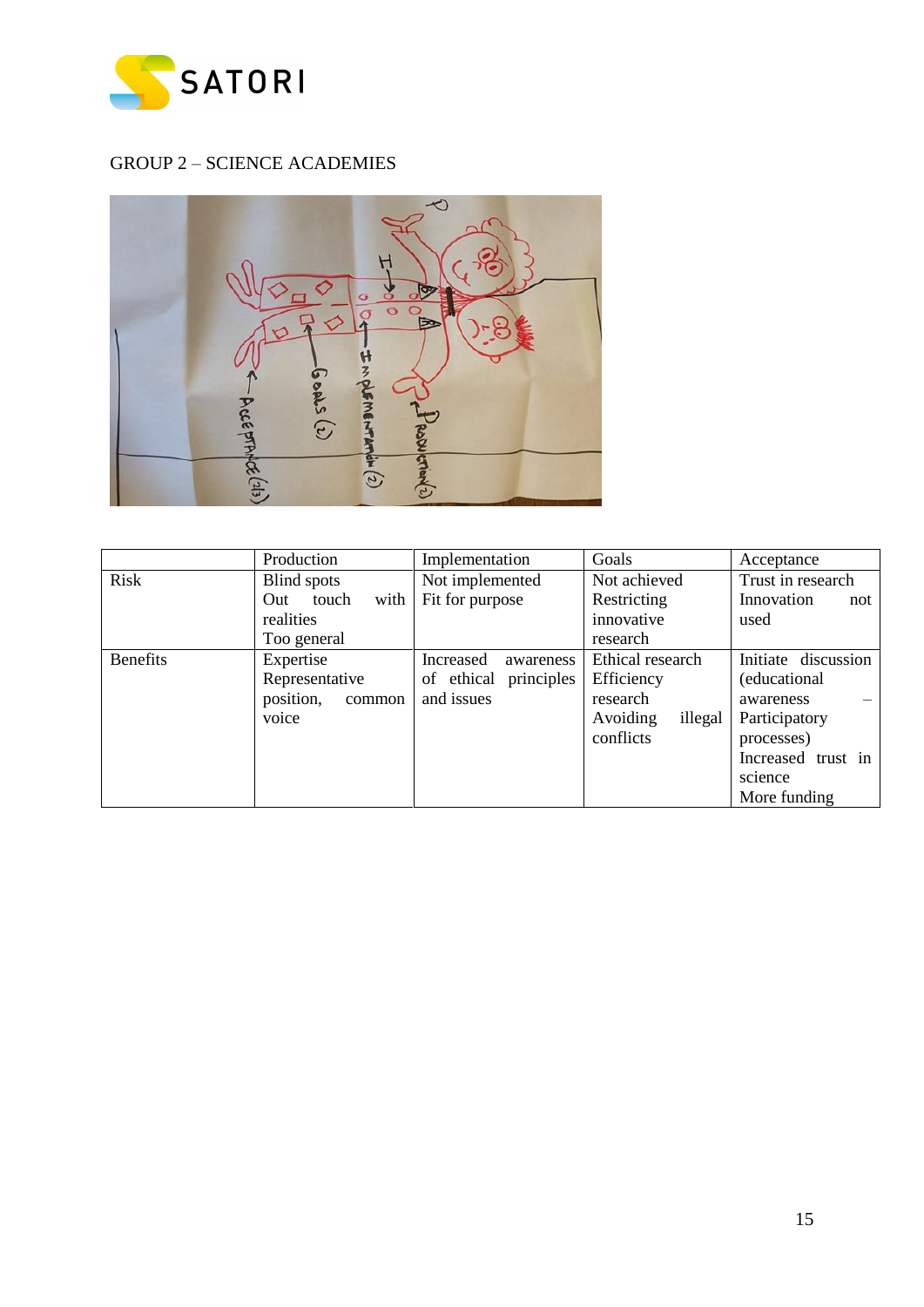

## GROUP 3 - RESEARCH ETHICS COMMITTEES

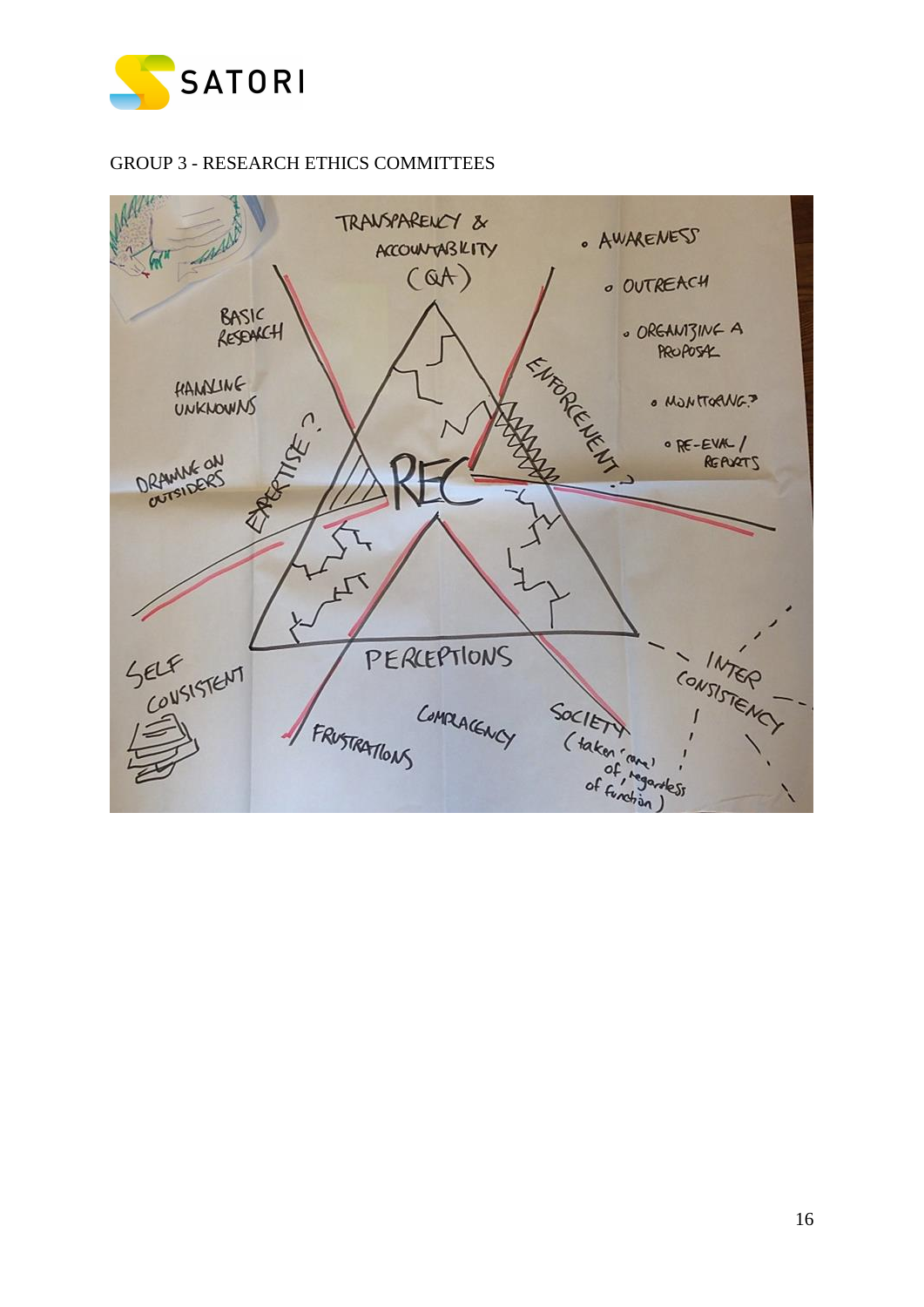

GROUP 4 - NATIONAL ETHICS COMMITTEES

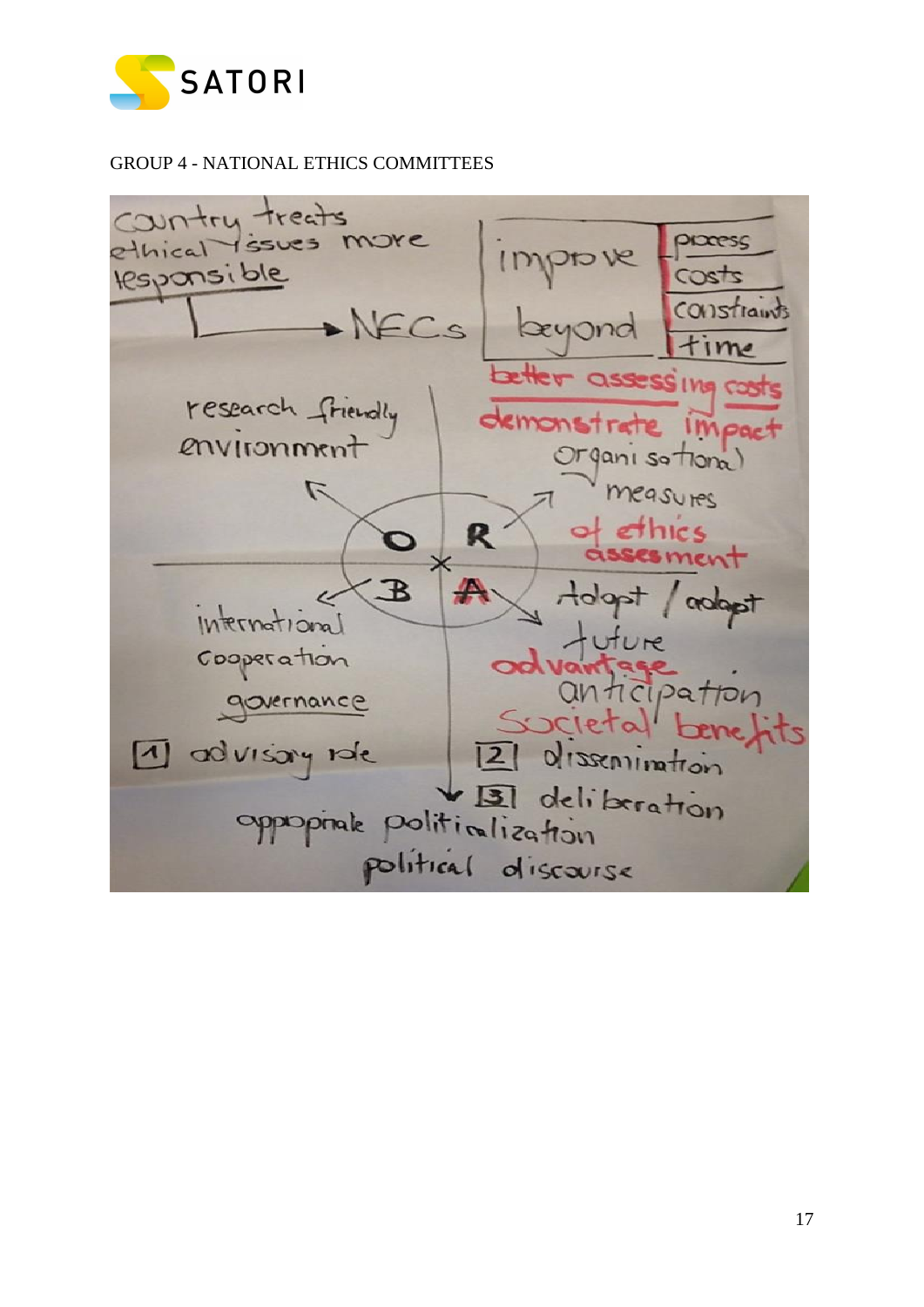

## GROUP 5 - EU GOVERNMENTAL LEVEL ETHICS REVIEW

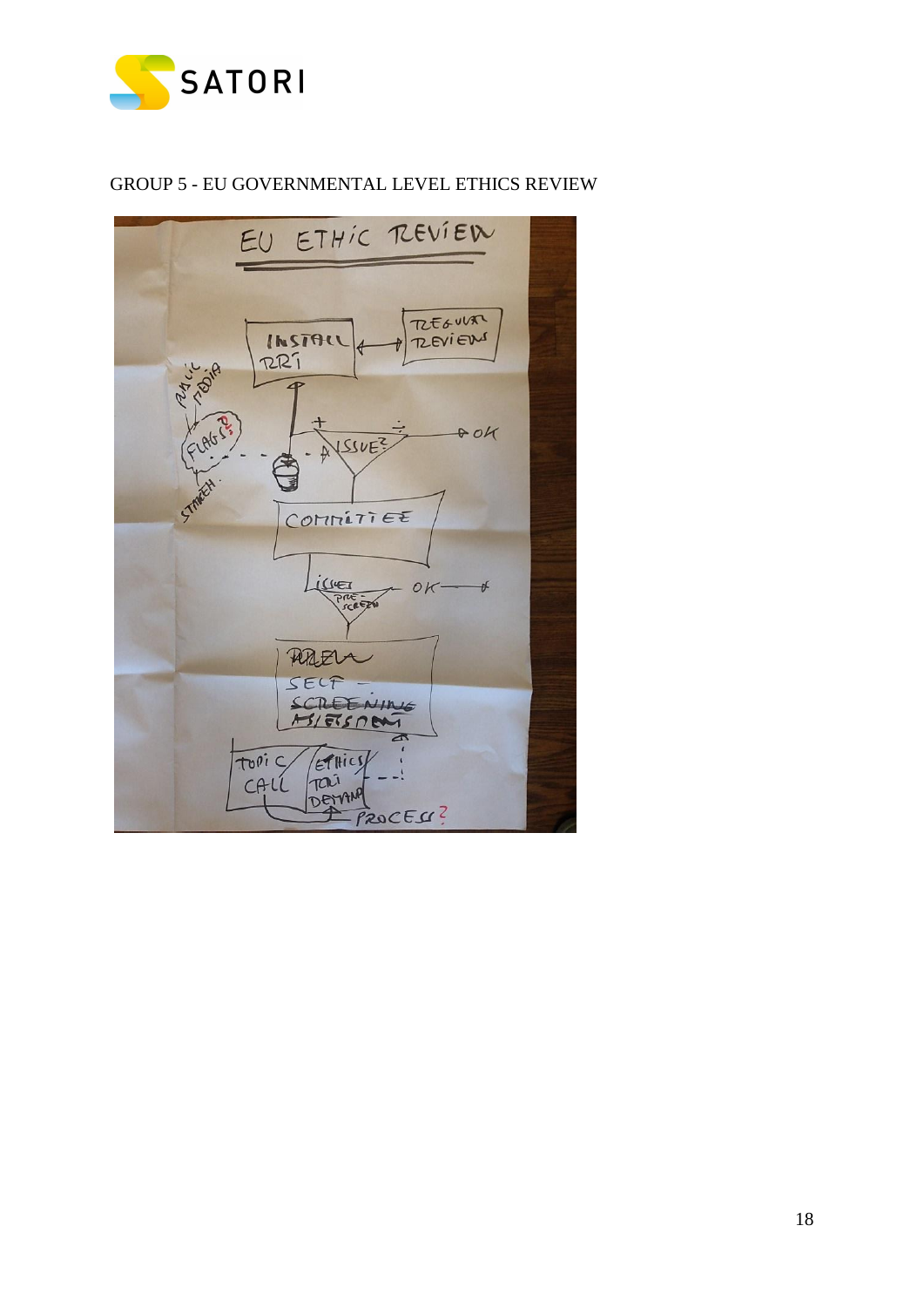

# GROUP 6 – INDUSTRY

| $ k $ ISK BENEFIT<br>COSTS - RESOURCES                                   | - BASED ON REGULATION<br>EA JUSASED ON CSK<br>$ $ ( IN INSUSTEY)  <br>- BASED ON COOPERATIVE RE<br>LARGE & SHES<br>CHALLENGES |
|--------------------------------------------------------------------------|-------------------------------------------------------------------------------------------------------------------------------|
| - HINDERING INNOUATION<br>. RELIABILITY OF RESEARCH<br>TIME HORIZON CFEA | · FOCUS ON BESEARCH ETHICS AND<br>SOCIETAL IMPACT (NOT ONLY BUSSINES<br>· CHECK FOR REAL ALTERNATIVES<br>ACCEPT MAJOR CHANGES |
| BENEFITS                                                                 | . WINDOW BRESSING - PR EXERCISE<br>$KgY$ 155065                                                                               |
|                                                                          | IINVOLUE CONSUMER ASS, IN EARLY<br>STAGES OF RESEARCH<br>. INCENTIVES<br>. ANARENESS RAISING (ON ETHICS                       |
|                                                                          | . EA PART OF COMPANY STRATEGY                                                                                                 |

| <b>Risk</b>             | EA in industry                               |
|-------------------------|----------------------------------------------|
| Costs and resources     | Based on regulation                          |
| Hindering innovation    | <b>Based on CSR</b>                          |
| Reliability of research | Based on cooperative research                |
| Time horizon of EA      | in large and SMEs.                           |
|                         |                                              |
| Benefit                 | Challenges:                                  |
|                         | Focus on research ethics and societal impact |
|                         | (not only business ethics)                   |
|                         | Check for real alternatives; accept major    |
|                         | challenges                                   |
|                         | Window dressing, PR exercise                 |
|                         | Key issues:                                  |
|                         | Involve consumer in early stages of research |
|                         | Incentives                                   |
|                         | Awareness raising on ethics                  |
|                         | EA part of company strategy                  |
|                         |                                              |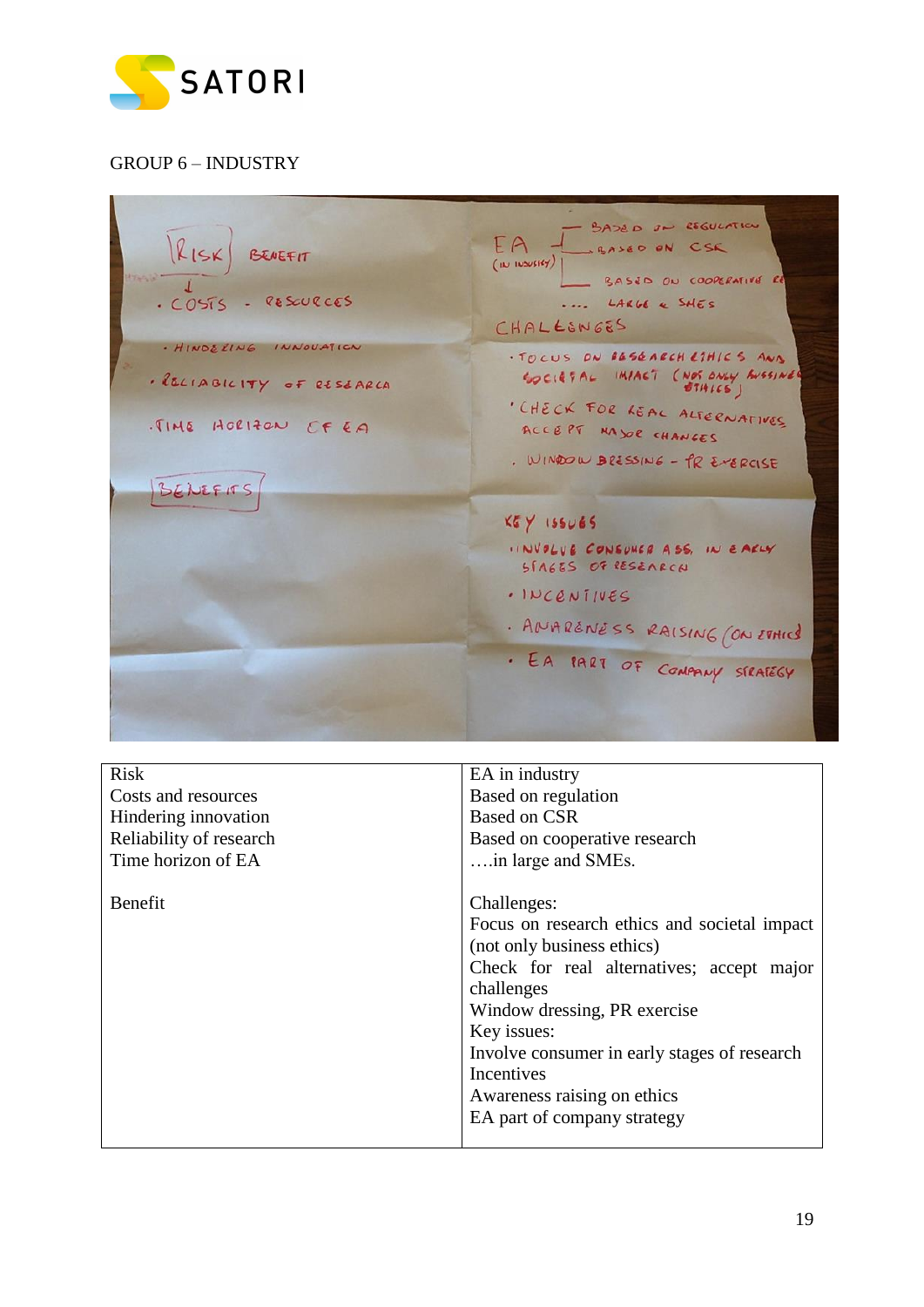

### <span id="page-19-0"></span>**4.2 WORKSHOP PARTICIPANTS**

## **The names marked with blue is the experts The names marked with orange is members from the SATORI consortium**

| <b>Erich Griessler</b>                       | <b>Signe Annette Bøgh</b>                          |
|----------------------------------------------|----------------------------------------------------|
| <b>Institute for Advanced Studies</b>        | <b>Danish Standards</b>                            |
| <b>Rachel Douglas-Jones</b>                  | <b>Dubravka Vejnovic</b>                           |
| <b>IT University of Copenhagen</b>           | Center for the Promotion of Science                |
| <b>Johannes Rath</b>                         | <b>Andrea Porcari</b>                              |
| <b>University of Vienna</b>                  | <b>Italian Association for Industrial Research</b> |
| <b>Aleksandar Antovic</b>                    | <b>Anna Leinonen</b>                               |
| <b>Bio Save Group</b>                        | VTT Technical Research Centre of Finland           |
| <b>Finn Arler</b>                            | <b>Sudeep Rangi</b>                                |
| <b>Aalborg University</b>                    | <b>UNESCO</b>                                      |
| <b>Frede Hvelplund</b>                       | Agata M. Gurzawska                                 |
| <b>Aalborg University</b>                    | <b>University of Twente</b>                        |
| <b>Erin Kenneally</b>                        | <b>Rok Benčin</b>                                  |
| <b>Homeland Security Advanced Research</b>   | <b>Research Centre of the Slovenian Academy</b>    |
| <b>Projects Agency</b>                       | of Sciences and Arts                               |
| <b>Lars Klüver</b>                           | <b>Lise Bitsch</b>                                 |
| Danish Board of Technology Foundation        | Danish Board of Technology Foundation              |
| <b>David Wright</b>                          | <b>Rasmus Øjvind Nielsen</b>                       |
| <b>Trilateral Research</b>                   | Danish Board of Technology Foundation              |
| <b>Tilimbe Jiya</b>                          | <b>Marlou Bijlsma</b>                              |
| De Montfort University                       | <b>NEN</b>                                         |
| <b>Gregor Strle</b>                          | <b>Philip Brey</b>                                 |
| Slovenian Academy of Sciences and Arts       | University of Twente                               |
| <b>Daniela Ovadia</b>                        | <b>Dino Trescher</b>                               |
| <b>European Union of Science Journalists</b> | <b>European Union of Science Journalists</b>       |
| Association                                  | <b>Association</b>                                 |
| <b>Thamar Zijlstra</b>                       | <b>Zuzanna Warso</b>                               |
| <b>NEN</b>                                   | Helsinki Foundation for Human Rights               |
| Raija Koivisto                               | <b>Lea Amby Ottosen</b>                            |
| VTT Technical Research Centre of Finland     | Danish Board of Technology Foundation              |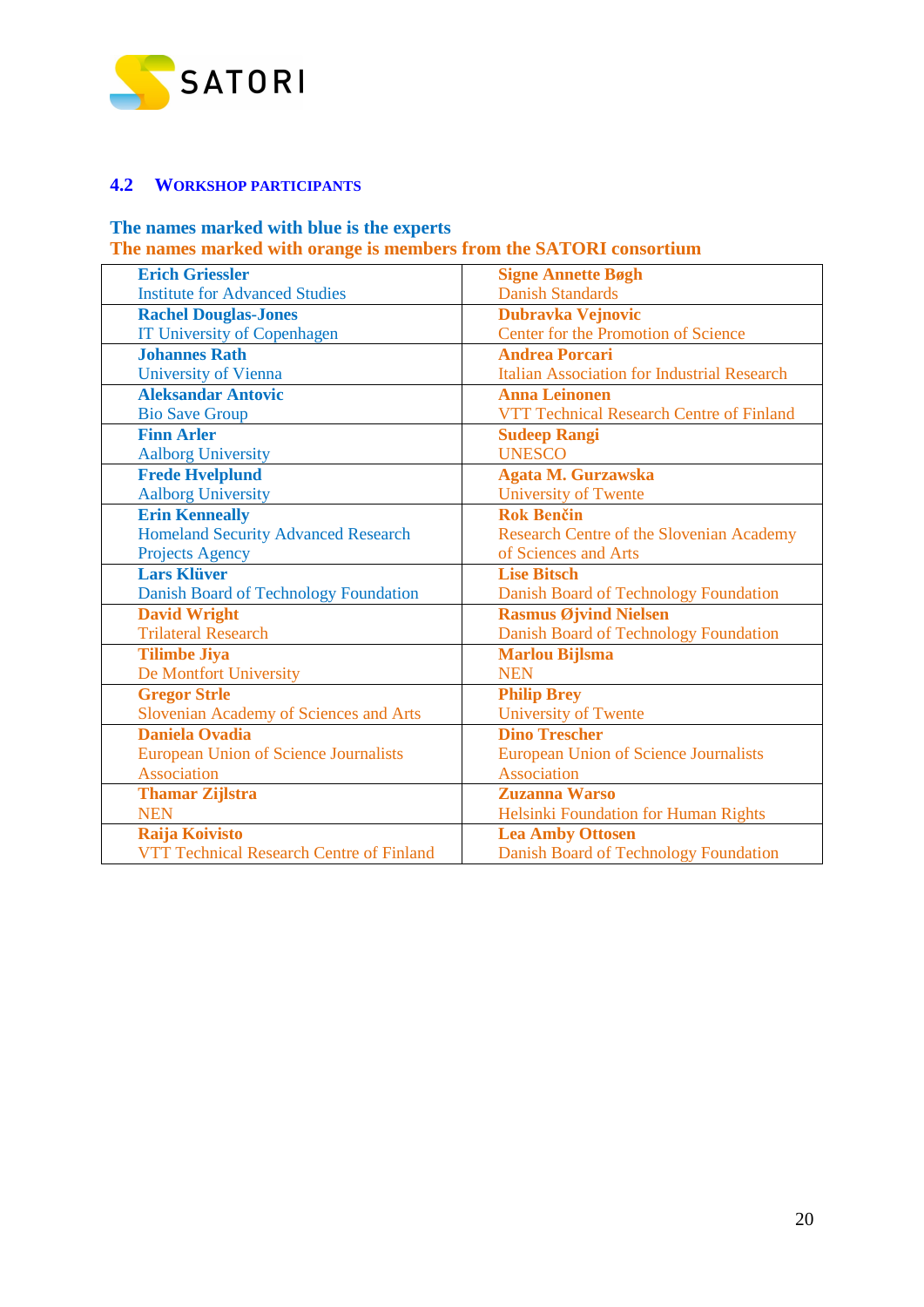

## <span id="page-20-0"></span>**4.3 WORKSHOP PROGRAMME**

# **DAY 1**

| Day 1 – Introduction to the workshop and SATORI |                                                                                    |         |                                                                            |
|-------------------------------------------------|------------------------------------------------------------------------------------|---------|----------------------------------------------------------------------------|
| 11.00                                           | Welcome and introduction to the<br>$\bullet$                                       | Plenary | Lise Bitsch, DBT                                                           |
| 11.30                                           | workshop<br>Introduction to SATORI – main<br>$\bullet$                             |         | Signe Bøgh, DS                                                             |
|                                                 | achievements so far                                                                |         | Philip Brey, UT                                                            |
| 11.30-<br>12.00                                 | Introduction to Cost<br>$\bullet$<br>effectiveness and risk-benefit in             | Plenary | Lise Bitsch, DBT                                                           |
|                                                 | relation to ethics assessment -                                                    |         |                                                                            |
|                                                 | developing a methodology                                                           |         |                                                                            |
|                                                 | Introduction to the measurement<br>$\bullet$                                       |         | Raija Koivisto, VTT                                                        |
| 12.00                                           | of impact of ethics assessment<br>General introductions<br>$\bullet$               | Plenary | Everyone                                                                   |
| $-12.15$                                        |                                                                                    |         |                                                                            |
|                                                 |                                                                                    |         |                                                                            |
|                                                 | Co-designing analyses of the cost-effectiveness of ethics<br>assessment procedures |         |                                                                            |
|                                                 |                                                                                    |         |                                                                            |
| $12.15 -$                                       | Cost effectiveness analysis of ethics                                              | Groups  | Group 1: National Research Ethics                                          |
| 12.45                                           | assessment procedures across 6 case<br>studies.                                    |         | Committees<br>Group 2: Science Academies                                   |
|                                                 | What is the main desired effect                                                    |         | Group 3: Research Ethics Committees                                        |
|                                                 | (ex. health maximisation) for                                                      |         | Group 4: National Ethics Committees                                        |
|                                                 | ethics assessment in various                                                       |         | Group 5: EU governmental level ethics                                      |
|                                                 | "cases" (ex. EU ethics review or<br>science academies)?                            |         | review<br>Group 6: Industry                                                |
| $12.45 -$                                       | Short discussion of initial promises and                                           | Plenary | Groups choose a representative to                                          |
| 13.00                                           | challenges                                                                         |         | present in the plenary                                                     |
| 13.00-                                          | Lunch                                                                              |         |                                                                            |
| 14.00                                           |                                                                                    |         |                                                                            |
| 14.00-                                          | Identifying methods for maximization of                                            | Groups  | Group 1: National Research Ethics                                          |
| 14.45                                           | desired effect of ethics assessment                                                |         | Committees                                                                 |
|                                                 | What about ethics assessment                                                       |         | Group 2: Science Academies                                                 |
|                                                 | procedures in your case, what<br>are their costs and contributions                 |         | Group 3: Research Ethics Committees<br>Group 4: National Ethics Committees |
|                                                 | to the 'main desired effect'?                                                      |         | Group 5: EU governmental level ethics                                      |
|                                                 |                                                                                    |         | review                                                                     |
|                                                 |                                                                                    |         | Group 6: Industry                                                          |
| 14.45-<br>15.15                                 | Cross-pollination for further<br>development of methodology for CEA                | Groups  | Mixing of groups for diversification of<br>ideas                           |
| $15.15-$                                        | Cross-pollination for further                                                      | Groups  | Mixing of groups for diversification of                                    |
| 15.45                                           | development of methodology for CEA                                                 |         | ideas                                                                      |
| $15.45 -$                                       | Coffee break                                                                       |         |                                                                            |
| 16.15<br>$16.15-$                               | Elements of a cross-case analysis design                                           | Plenary | Groups choose a representative to                                          |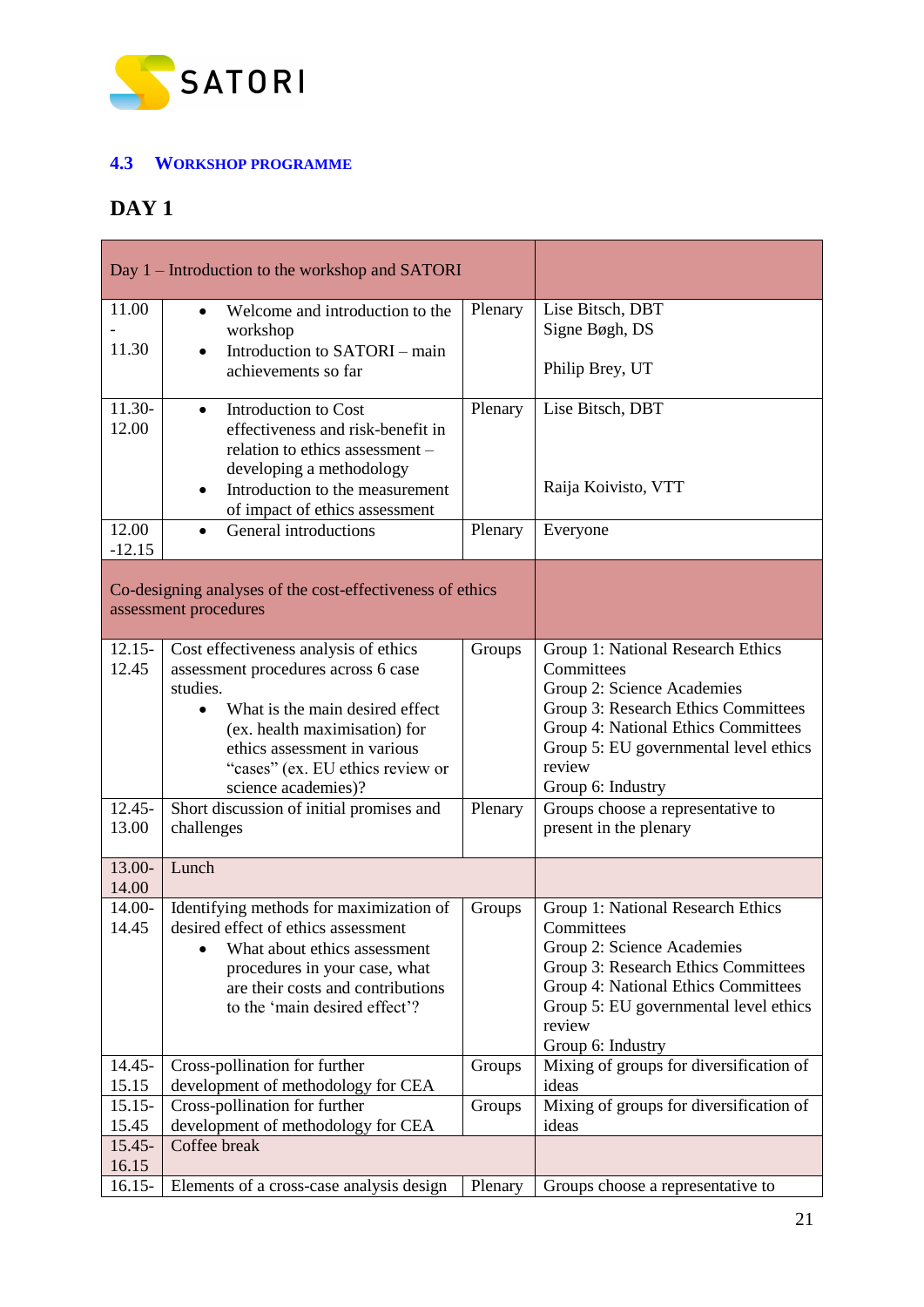

| 17.15     |                                         |                   | present in the plenary               |
|-----------|-----------------------------------------|-------------------|--------------------------------------|
| $17.15 -$ | 'Fishbowl' session – advice from        | Plenary           | Eric Griessler, University of Vienna |
| 18.00     | external participants to SATORI about   | $(5 \text{ min})$ | Erin Kenneally, Homeland Security    |
|           | how to assess the cost-effectiveness of | each)             | Rachel Douglas-Jones, University of  |
|           | ethics assessment procedures in general |                   | Copenhagen                           |
|           |                                         |                   | Lars Klüver, Danish Board of         |
|           |                                         |                   | <b>Technology Foundation</b>         |
|           |                                         |                   | Johannes Rath, University of Vienna  |
|           |                                         |                   | Aleksander Antovic, Bio Save Group   |
|           |                                         |                   | Finn Arler, Aalborg University       |
|           |                                         |                   | Frede Hvelplund, Aalborg University  |
| 18.00     | End of day 1                            |                   |                                      |
|           |                                         |                   |                                      |

# **DAY 2**

| Day 2 – How to add value by using of risk-benefit<br>analysis in ethics assessment procedures   |                                                                                                                                                                                                            |         |                                                                                                                                                                                                                                     |
|-------------------------------------------------------------------------------------------------|------------------------------------------------------------------------------------------------------------------------------------------------------------------------------------------------------------|---------|-------------------------------------------------------------------------------------------------------------------------------------------------------------------------------------------------------------------------------------|
| $9.00 -$<br>9.15                                                                                | Introduction to the day<br>$\bullet$                                                                                                                                                                       | Plenary | Lise Bitsch, DBT<br>Raija Koivisto, VTT                                                                                                                                                                                             |
| $9.15 -$<br>9.30                                                                                | Introduction to risk-benefit in<br>$\bullet$<br>relation to ethics assessment -<br>developing a methodology                                                                                                | Plenary | Dino Trescher, EUSJA                                                                                                                                                                                                                |
| $9.30 -$<br>10.15                                                                               | <b>TBC</b><br>$\bullet$                                                                                                                                                                                    | Plenary | Erin Kenneally, Homeland Security<br><b>Advanced Research Projects Agency</b>                                                                                                                                                       |
| Co-designing hybrid ethics assessment procedures by<br>adding elements of risk-benefit analysis |                                                                                                                                                                                                            |         |                                                                                                                                                                                                                                     |
| 10.15<br>$-11.00$                                                                               | Risk Benefit analysis of ethics<br>assessment procedures across 6 case<br>studies.<br>What is done at present?<br>$\bullet$<br>How is it done (promising<br>$\bullet$<br>methods?)<br>What are challenges? | Groups  | Group 1: National Research Ethics<br>Committees<br>Group 2: Science Academies<br>Group 3: Research Ethics Committees<br>Group 4: National Ethics Committees<br>Group 5: EU governmental level ethics<br>review<br>Group 6: Industry |
| 11.00<br>$-11.15$                                                                               | Short discussion of initial promises and<br>challenges                                                                                                                                                     | Plenary | Groups choose a representative to<br>present in the plenary                                                                                                                                                                         |
| 11.15<br>$-11.45$                                                                               | Coffee break                                                                                                                                                                                               |         |                                                                                                                                                                                                                                     |
| $11.45 -$<br>12.30                                                                              | Improving ethics assessment through<br>inclusion of risk-benefit analysis.<br>How could risk-benefit analysis<br>be beneficial in ethics<br>assessment?                                                    | Groups  | Group 1: National Research Ethics<br>Committees<br>Group 2: Science Academies<br>Group 3: Research Ethics Committees<br>Group 4: National Ethics Committees                                                                         |